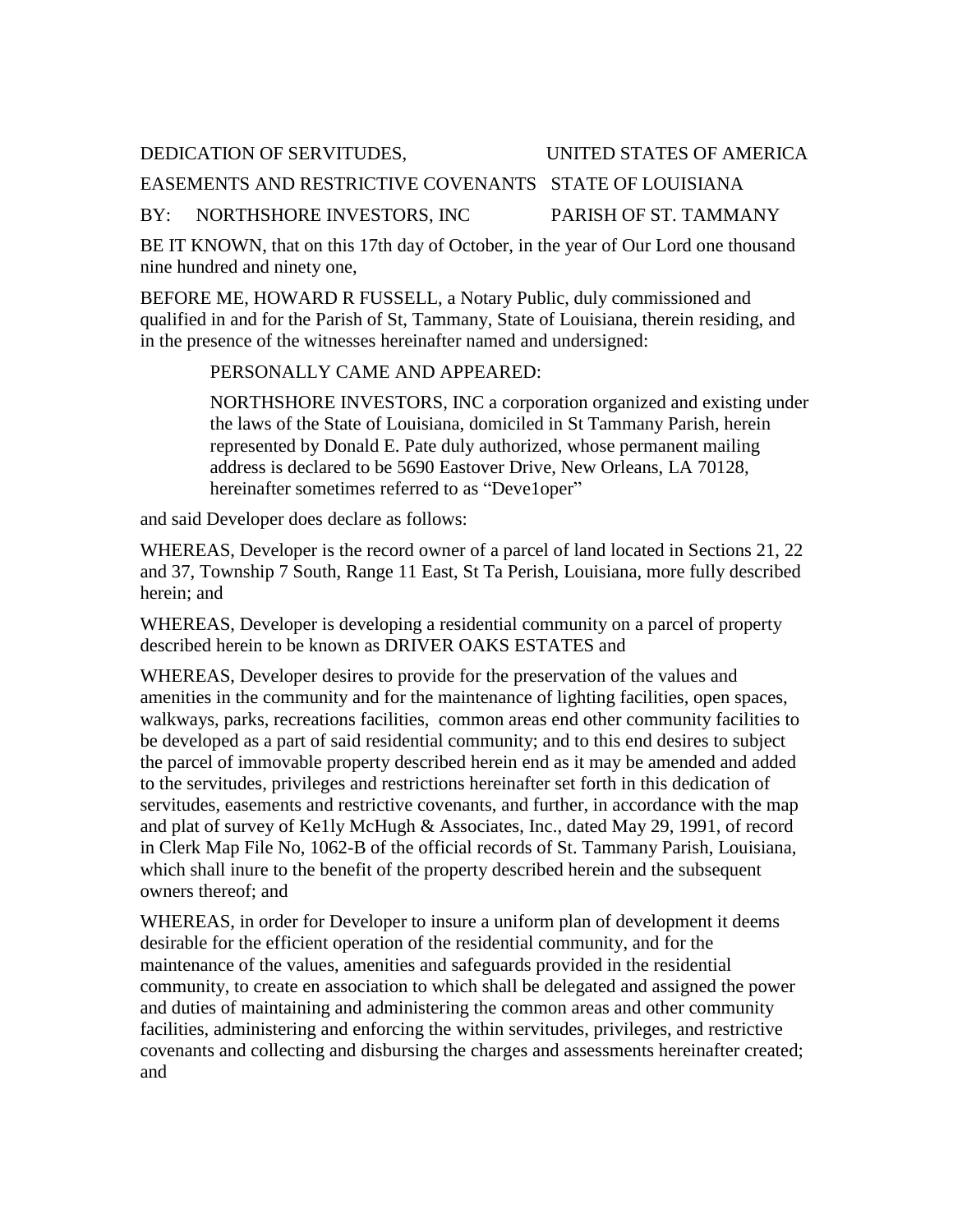WHEREAS, Developer has formed or intend to form the MANDEVILLE RIVER OXKS OWNERS ASSOCIATION, INC (Association), as a non-profit corporation without capital stock under the laws of the State of Louisiana for the purpose of carrying out the powers and duties afforded it by the laws of the State of Louisiana and by the restrictive covenants and dedications contained herein.

NOW, THEREFORE, Developer hereby declares that the real property described herein below shall be held, conveyed, hypothecated and encumbered, sold, used, occupied and improved subject to the servitudes, privileges and restrictions hereinafter set forth, all of which are declared end agreed to be in aid of a general plan of improvements and development of the parcel of property described herein below and shall be deemed to r with the lend and shall be binding upon Developer, Developer's successors, assigns and liquidators and shall inure to the benefit of and be enforceable by Developer, its successors, assigns and liquidators, and further shall be enforceable by the Association or any person acquiring or owning any part or parcel of the property described herein below

#### Article I

#### **Property**

ALL THAT CERTAIN PIECE OR PARCEL OF LAND, together with all the buildings and improvements thereon, all the rights, ways, moans, privileges, servitudes, appurtenances and advantages thereunto belonging or in anywise appertaining thereto, situated in Sections 21, 22 & 37, Township 7 South, Range 11 East, St Tammany Parish, Louisiana, and more particularly described as follows, to wit:

Commence at the Section corner common o to Sections 9, 10,

15 and 16, Township 7 South, Range 11 East, and measure

North 89 degrees 30 minutes West, 2172.33 feet, thence

South 00 degrees 27 minutes East, 2978.22 feet, thence

South 89 degrees 49 minutes West, 995 feet, thence

South 32 degrees 36 minutes West, 1899.58 feet, thence

East 4747.30 feet, thence South 2125.60 feet to the POINT OF BEGINNING.

From the POINT OF BEGINNING measure South 30 degrees 48 minutes 27 seconds east, 716.90 feet thence 212.09 feet along the arc of a curve to the left, having a radius of

235.00 feet, thence 126.41 feet along the arc of a curve to the right, having a radius of 223.94 feet, thence North 47 degrees 06 minutes 06 seconds East, 60.00 feet, thence 259.29 feet along the arc of a curve to the left, having a radius of 261.31 feet, thence North 80 degrees 15 minutes 00 seconds East, 362.00 fast, thence 132.30 feet along the arc of a curve to the right, having a radius of 150.00 feet, thence South 31 degrees 21 minutes 34 seconds East, 91.98 feet, thence South 87 degrees 23 minutes 56 seconds West, 61.03 feet, thence South 13 degrees 08 minutes 52 seconds East, 12.10 feet, thence 136.03 feet along the arc of a curve to the left, having a radius of 90.00 f set, thence South 80 degrees 15 minutes 00 seconds West, 362.00 feet, thence 258.73 feet along the arc of a curve to the right, having a radius of 321.31 feet, thence 92.90 feet along the arc of a curve to the left, having a radius of 163.94 feet, thence 263.86 feet along the arc of a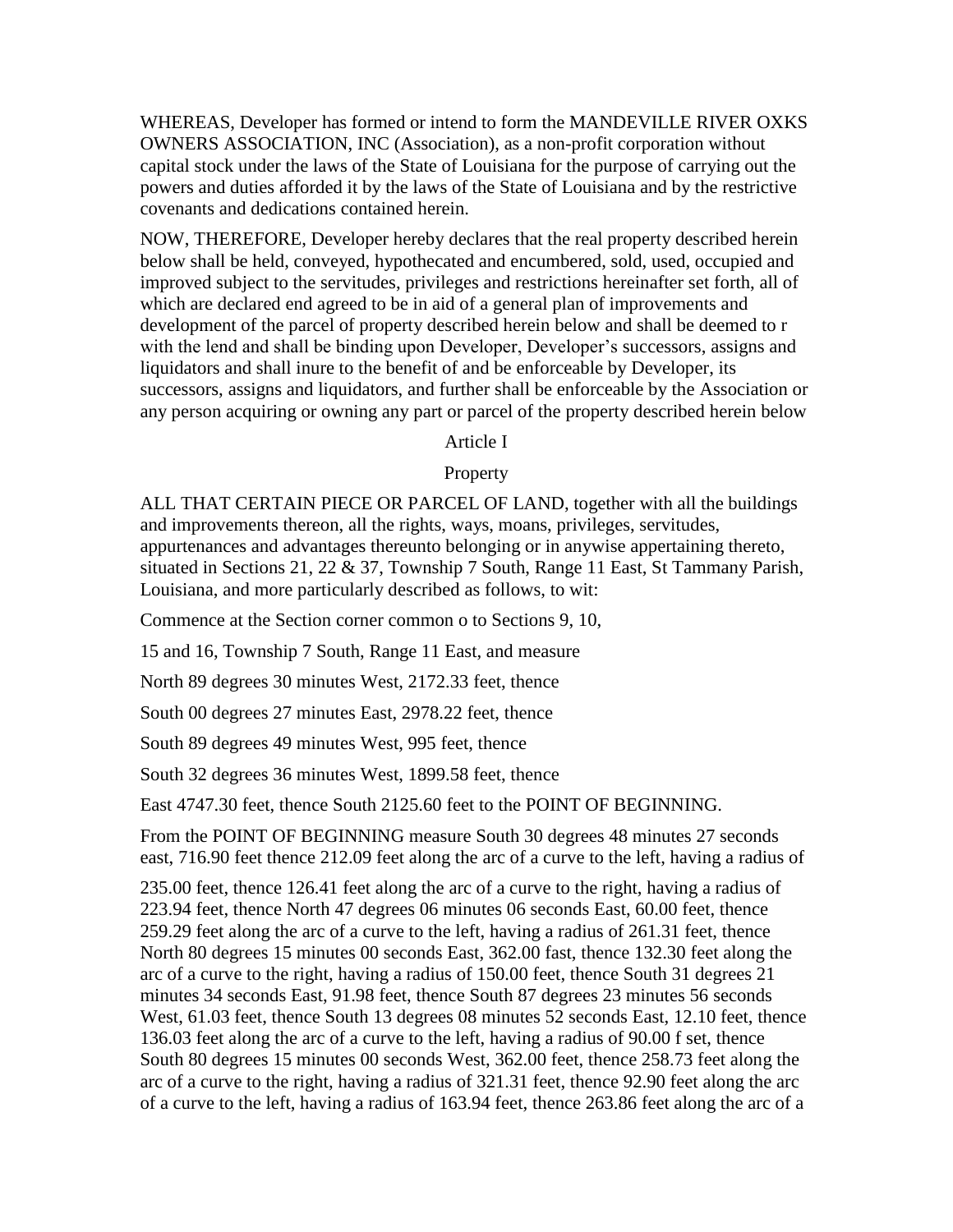curve to the right, having a radius of 295.00 feet, thence South 30 degrees 48 minutes 27 seconds East, 161.88 feet, thence South 63 degrees 10 minutes 43 seconds West, 247.67 feet, thence South 44 degrees 45 minutes 26 seconds West, 134.86 feet, thence South 51 degrees 16 minutes 16 seconds West, 291.90 feet, thence South 05 degrees 12 minutes 34 seconds West, 77.27 feet, thence South 45 degrees 52 minutes 04 seconds West, 321.06 feet, thence North 30 degrees 04 minutes 54 seconds West, 176.16 feet, thence North 87 degrees 18 minutes 44 seconds West, 168.84 feet, thence South 58 degrees 25 minutes 42 seconds West, 76.41 feet, thence South 15 degrees 11 minutes d4 seconds East, 71.56 feet, thence North 87 degrees 19 minutes 29 seconds West, 45.51 feet, thence North 04 degrees 42 minutes 23 seconds West, 259.44 feet, thence North 41 degrees 00 minutes 06 seconds West, 94.58 feet thence North 25 degrees 30 minutes 22 seconds West, 132.00 feet, thence North 07 degrees 53 minutes 14 seconds East, 179.06 feat, thence North 11 degrees 02 minutes 07 seconds East, 112.30 feet, thence North 00 degrees 23 minutes. 11 seconds West, 90.13 feet, thence North 20 degrees 37 minutes 29 seconds West, 91.44 feet, thence North 26 degrees 30 minutes 00 seconds West, 200.00 feet, thence North 25 degrees 15 minutes 37 seconds West, 110.42 feet, thence North 19 degrees 04 minutes 55 seconds West, 117.88 feet, thence North 11 degrees 16 minutes 40 seconds West, 123.45 feet, thence North 89 degrees 07 minutes 12 seconds, 976.15 feet to the POINT OF

BEGINNING, as per survey by Kelly J McHugh & Associates, Inc dated May 29, 1991.

Containing 32.42 acres.

### **Editor's note**

**Article I, Property has been amended 14 times as follows:**

**1. The First Amendment added May 26, 1993, provided the legal description of Phase 2.**

**2. The Second Amendment added May 12, 1994, provided the legal description of Phase 2A.**

**3. The Third Amendment added July 14, 1994 provided the legal description of Phase 3.**

**4. The Fourth Amendment added March 12, 1996 provided the legal description of Phase 4.**

**5. The Fifth Amendment added March 27, 1996 amended Article VIII, Building Restrictions, to provide that certain lots (bordering IH 12) had to have a minimum of 2100 square feet.**

**6. The Sixth Amendment added May 11, 1999 provided the legal description of Phase 6.**

**7. The Seventh Amendment added October 14, 1999 amended Article VIII, Building Restrictions, to prohibit certain breeds of dogs (Excluded Animals) from being kept on a lot. Article X, Miscellaneous, was amended to modify the Severability section.**

**8. The Eighth Amendment added February 2, 2000 provided the legal description of Phase 5.**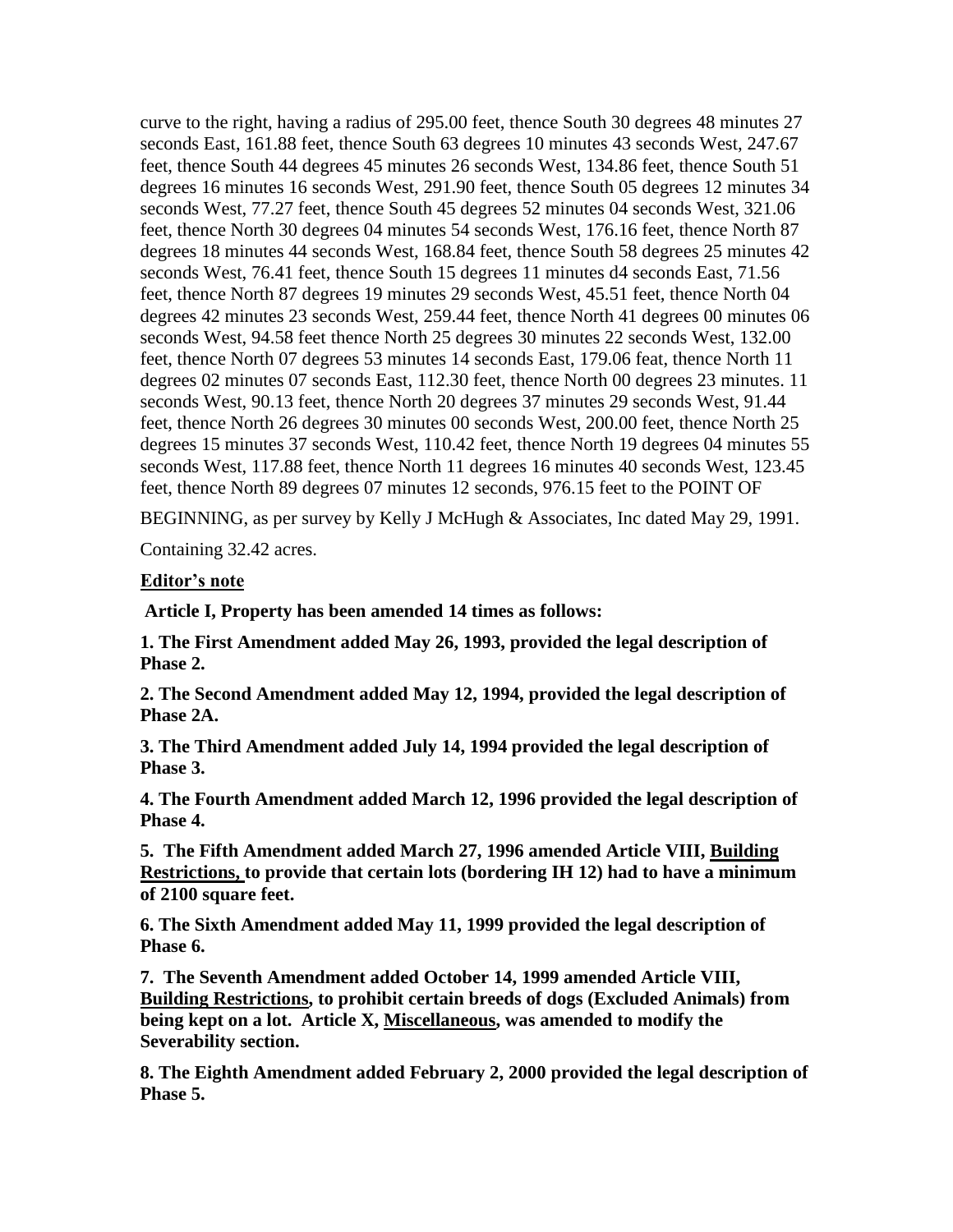**9. The Ninth Amendment added August 14, 2003, Amendment VIII, Drainage, established a drainage servitude between lots 153 and 154.**

**10. The Tenth Amendment adopted April 28, 2004, amended Article VI, Rights Under Homeowners Associations and Article VIII, Building Restrictions, provided that the Association through the Board of Directors could select a single contractor for waste collection.** 

**11. The Eleventh Amendment adopted March 8, 2006, amended Article VII Assessments, provided that if an assessment is delinquent on a lot which is subsequently sold, both the former owner and the new owner shall be liable for any money judgment pursuant to collection of the debt.** 

**12. The Twelfth Amendment adopted August 7, 2006 amended Article VIII, Building Restrictions, modified the parking restrictions on campers, boats, trailers. RVs etc. Article X, Miscellaneous, modified Section 2 to include the collection of attorney's fees and to allow the Association to levy and collect sanctions for non compliance incurred in the enforcement of servitudes, privileges, and restrictions.** 

**13. The Thirteenth Amendment adopted March 5, 2009 amended Article VII, Assessments, Section 3, provided that a special assessment could be levied applicable to that year or subsequent years for any construction or reconstruction etc. and that a special assessment could be considered at the annual meeting or at a special meeting called for that purpose.**

**14. The Fourteenth Amendment adopted November 5, 2013 amended 1) Article V, Homeowners Association, Section 1 and Section 2, subparagraph A) Article VI, Rights Under Homeowners Association, Section 1 and subparagraph C), Article VII Assessments ,Section 4 subparagraph A). These changes provide that Association members must be in Good Standing with their assessments including late fees, interest and other fees to vote on Association matters. 2) Amended Article VIII, Building Restrictions, Section 6 subparagraph E) iii. This change modified the no parking on the streets for residents at any time to a specified period of time not more than 24 hours in any 48 hour period, prohibits parking in the yard and provides for a fine if a parking violation is not corrected. 3) Amended Article VIII Building Restrictions, Section 13,. This provides requirements for the installation of solar devices. 4) Amended Article X, Miscellaneous, Section 1 This changed the procedures to amend the Restrictive Covenants. 5) Amended Article X Miscellaneous, Section 4. This changed allowed the Association to dedicate common areas to a public state, parish or municipal agency if in compliance with amended Article X.**

**The complete amendments can be found in the St. Tammany Parish records.**

## Article II

## **Definitions**

1. The term "Estates as used herein shall mean and refer to the real property hereinabove described and such additions thereto as made by Developer.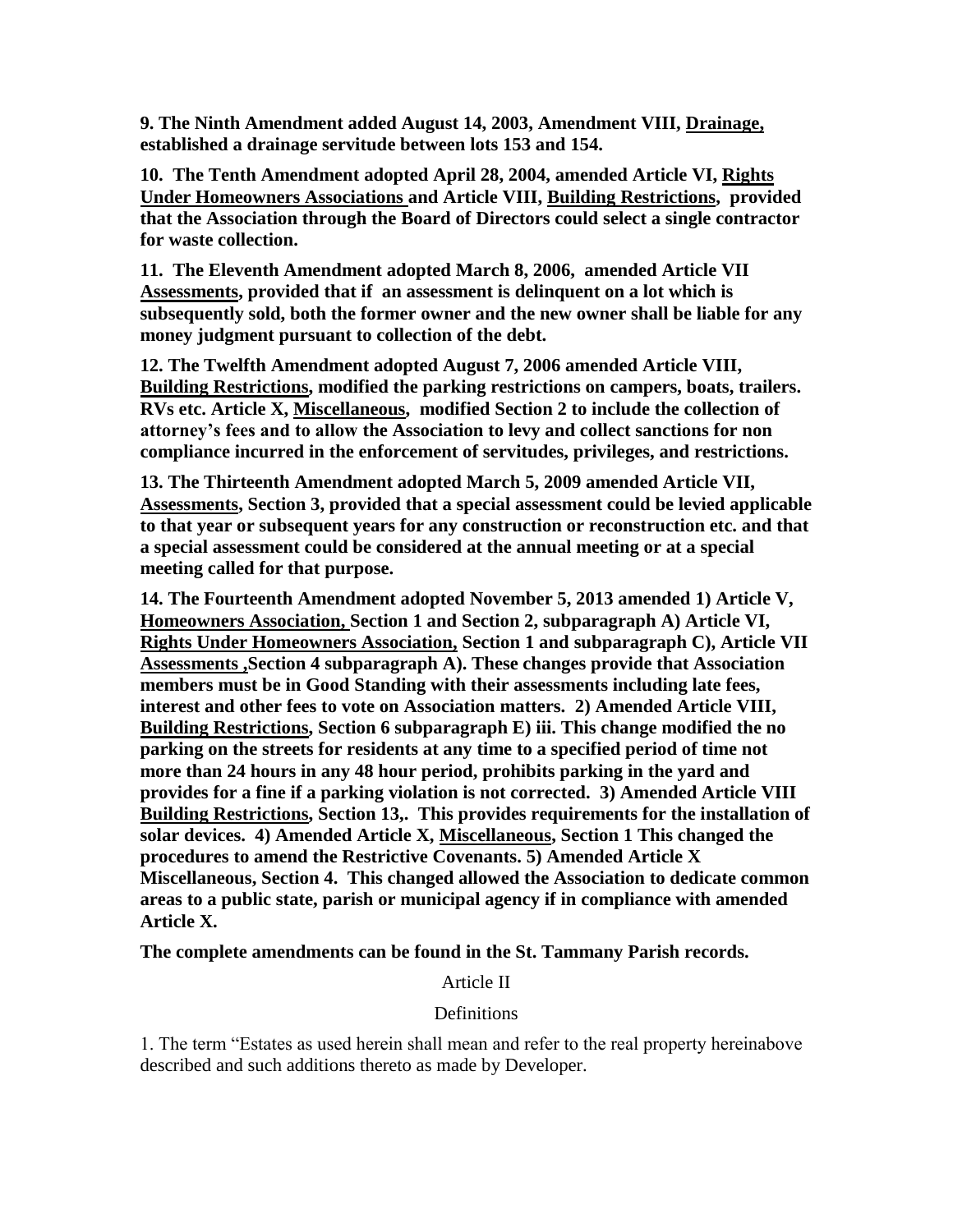2 The term "Developer" as used herein shall mean and refer to Northshore Investors, Inc., its successor entity.

3. The term "Property Owners' Association" or "Association" as used herein shall mean and refer to Mandeville River Oaks Owners Association, Inc a Louisiana non-profit corporation, its successors or assigns, which shall be vested with certain management rights and any and all other rights and obligations of it or vested in it.

4. The term Board of Directors as used herein shall mean and refer to the duly elected Board of Directors of the Mandeville River Oaks Owners Association, Inc.

5. The term Lot as used herein shall mean and refer to a numbered parcel of land designated on a plat in the Estates.

6. The term Owner as used herein shall mean and refer to the record owner(s), whether one or more persons or entities, of a lot.

7. The term "Obligations as used herein shall mean and refer collectively to the obligations, covenants, servitudes, conditions, restrictions, reservations, liens and charges Imposed by or expressed by this Act,

8. The term Plan of Estates or Plat" as used herein shall mean and refer to the official plan of the property subject to these restrictions including Estates property added after the date of these covenants.

9. The term Architectural Review Committee or Committee" as used herein shall mean and refer to that Architectural Review Committee, its successors or assigns, which has been created by this Act of Restrictions, and which shall be vested with all rights and obligations required of it, as set forth herein.

10. The term "Residence" as used herein shall mean and refer to a single dwelling, accessory building(s) as defined by the Comprehensive Zoning Ordinance of St. Tammany Parish, and private garages.

11. The term "Common Areas, Open Spaces and Community Facilities' as used together or separately shall mean and refer to all servitudes, easements, recreational facilities, real property, appurtenances and other property now or hereafter owned, acquired or otherwise available for use by the Association for the benefit, use and enjoyment of its members, The use of the Common Areas, Open Spaces and Community Facilities shall be subject to the control and authority of the Association.

## Article III

Ownership of Common Areas, and

#### Creation of Servitudes

Section 1. Transfer Obligation of Developer. When the articles of the Mandeville River Oaks Owners Association, Inc., are recorded in the official records of St. Tammany Parish, Developer may transfer to the Association legal title to a parcel or parcels of property which shall be considered as Common Areas,

Section 2. Right of Control. The Common Areas shall be held and maintained subject to the control of Developer until such time as the control is relinquished to the Association,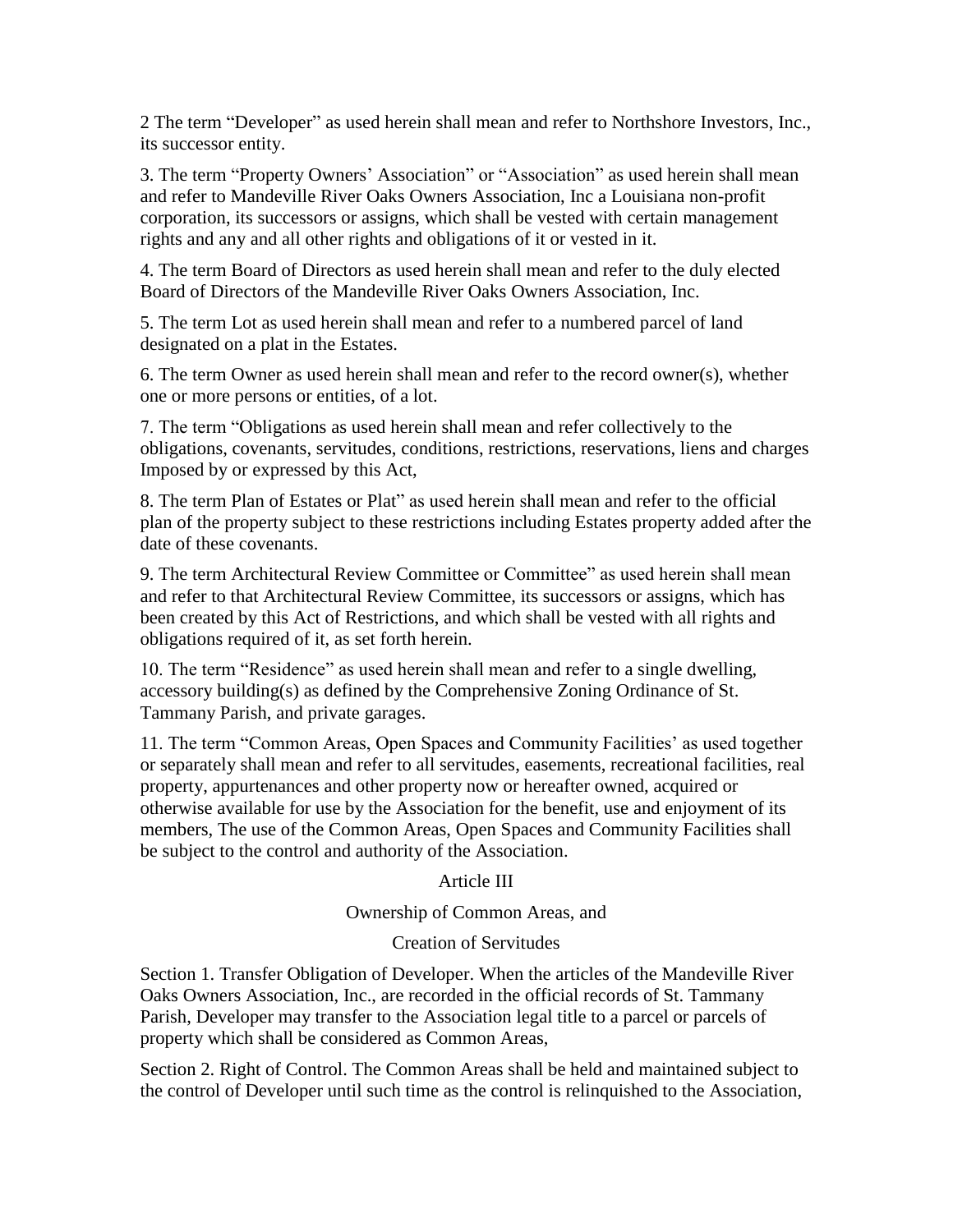and thereupon the Common Areas shall be held and maintained subject to the control of the Board of Directors, When the authority over the Common Areas is granted to the Board of Directors, the Board of Directors shall have the power and authority to construct, maintain and repair active and passive facilities upon the Common Areas, including, but not limited to, any lakes, ponds, canals, ditches, tennis facilities, swimming pools, club houses, marinas, swings, benches, jogging trails, servitudes, roads, rivers, walkways, utility conduits, parks and related facilities, The Board of Directors is authorized and empowered to perform all acts in the furtherance of the above and the full and unlimited utilization of the Common Areas,

#### Article IV

Section 1. Additions. As long as there are class B members of the Association, additional property may be annexed to the property described in Article I without the consent of the class A members of the Association, if any. The scheme of the within servitudes, privileges and restrictions shall not, however, be extended to include such additional property unless and until these restrictions are formally amended in writing to include additional property.

Section 2. Recordation of Modification. Any annexations made pursuant to this Article, or otherwise, shall be made by recording a supplementary act of dedication, servitudes, prescriptions and restrictions with the Clerk of Court for St Tammany Parish, Louisiana, which supplementary act of dedication may extend the scheme of the within act of dedication to such annexed property Such supplementary act of dedication may contain such complimentary additions and modifications to the servitudes, privileges and restrictions set forth in the within the act of dedication as may be necessary to reflect the different character or use, if any, of such annexed property.

#### **Editor's note**

**The 14th amendment to the Restrictive Covenants modified Section 2 subparagraph A of Article V to include members must be in Good Standing with respect to the payments of all assessments to be able to vote on Association issues.**

#### Article V

#### Homeowners Association

Section 1. Dedication. For the purpose of controlling, regulating and maintaining the Common Areas, Open Spaces and Community Facilities, and further furnishing all common community services of every kind and nature required and desired within the Estates for the general use and benefit of all lot owners in the Estates, each and every lot, by accepting a deed and purchasing a lot or entering into a contract with regard to any lot in River Oaks Estates, does agree to and does bind himself to be a member of and be subject to the obligations duly enacted in the articles of incorporation and by-laws and rules of the. Mandeville River Oaks Owners Association, Inc a non-profit corporation. The Association is specifically authorized and empowered to assess individual lot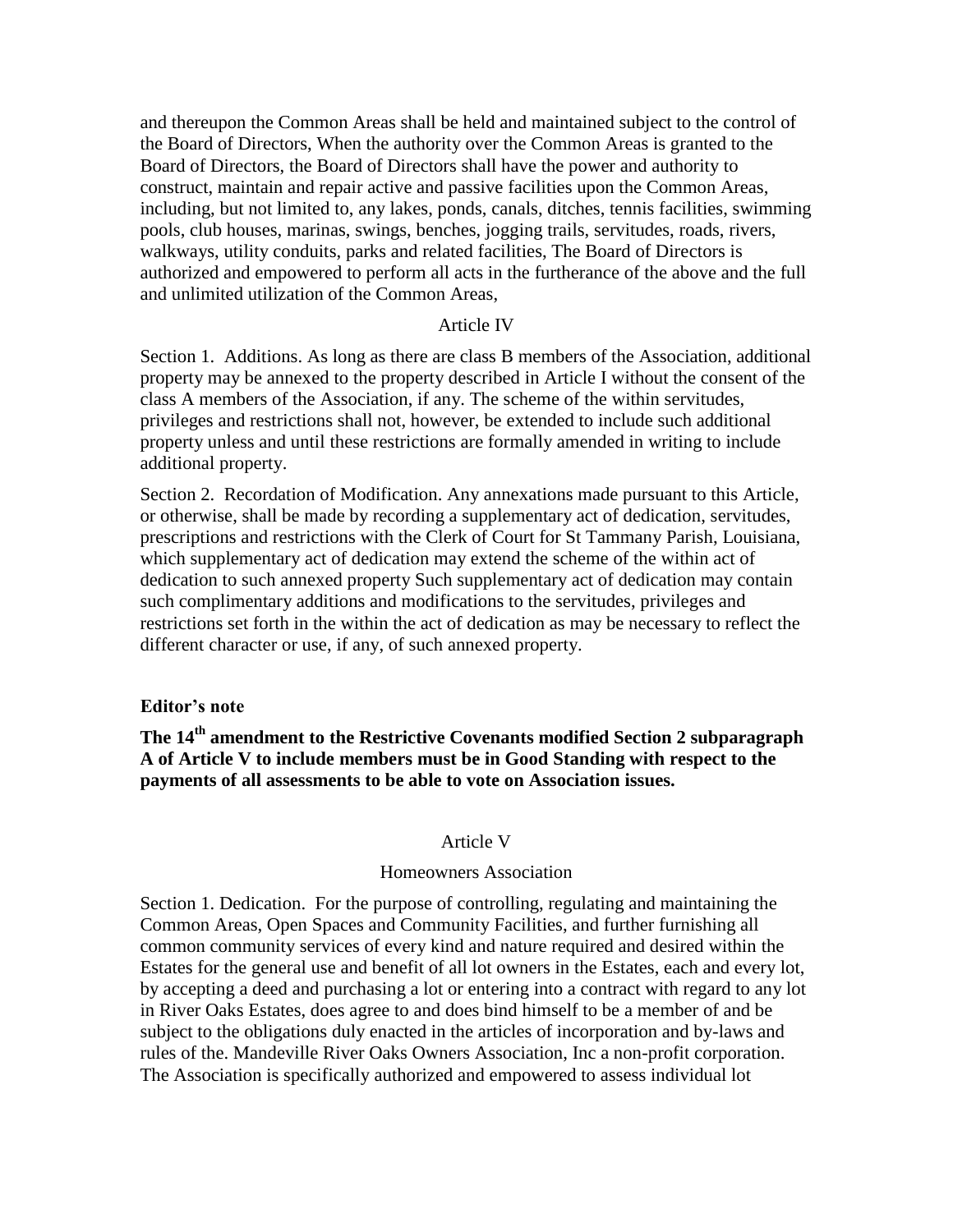owners, and to provide for the collection of said assessment in accordance with LSA R.S. 9:1145, et seq.

Section 2. The Association shall have two classes of voting membership:

A) Every person, group of persons, corporation, partnership, trust or other legal entity, or any combination thereof, who is a record owner of a fee interest in any lot which is or becomes subject to this act of dedication, **and who has timely and fully paid all applicable Annual and Special Assessments as set forth in Articles VI and VII below,** shall be a Class A member of the Association **in Good Standing** , Each class A member of the Association **who is in Good Standing** shall be entitled to one (1) vote for each lot owned by any such firm, person, corporation, trust or other legal entity. However, there shall be only one (1) vote for each lot to which class A membership is appurtenant, and the vote shall be cast in accordance with the bylaws of the Association.

B) There shall be six hundred (600) class B memberships, all of which shall be issued to the Developer or its nominee or nominees, The class B members shall he entitled to one (1) vote for each class B member so held, however, each class B membership shall lapsed and become a nullity upon the occurrence of any one of the following events:

i) Thirty (30 days following the date upon which the total authorized issued and outstanding class A memberships equal six hundred (600): or

- ii) On January 1, 2020; or
- iii) Upon surrender of said class B memberships by the then holders thereof for cancellation on the books of the Association.

Upon the lapse and/or surrender of all the class B memberships, as provided for in this Article, the Developer shall continue to be a class A member of the Association as to each and every lot in which the Developer holds the interest otherwise required for such class A membership.

#### **Editor's note:**

**The 10th amendment to the Restrictive Covenants added paragraph D) below and Section 14 to Article VIII and was recorded in the St. Tammany Parish records April 28, 2004.**

**The 14th amendment to the Restrictive Covenants modified Section 1 and subparagraph C of Article VI to include members must be in Good Standing with respect to the payments of all assessments to be able to vote on Association issues.**

#### Article VI

Section 1. Members Right of Enjoyments. Subject to the provisions of this act of dedication, the articles of incorporation, by-laws of the Association, and regulations established by the Association for the community, from time to time, as amended, every **Class A Member of the Association in Good Standing** shall have the right of use and enjoyment in and to the Common Areas and Common Facilities and such right, use end enjoyment shall be appurtenant to and shall pass with the title to every lot subject to the following: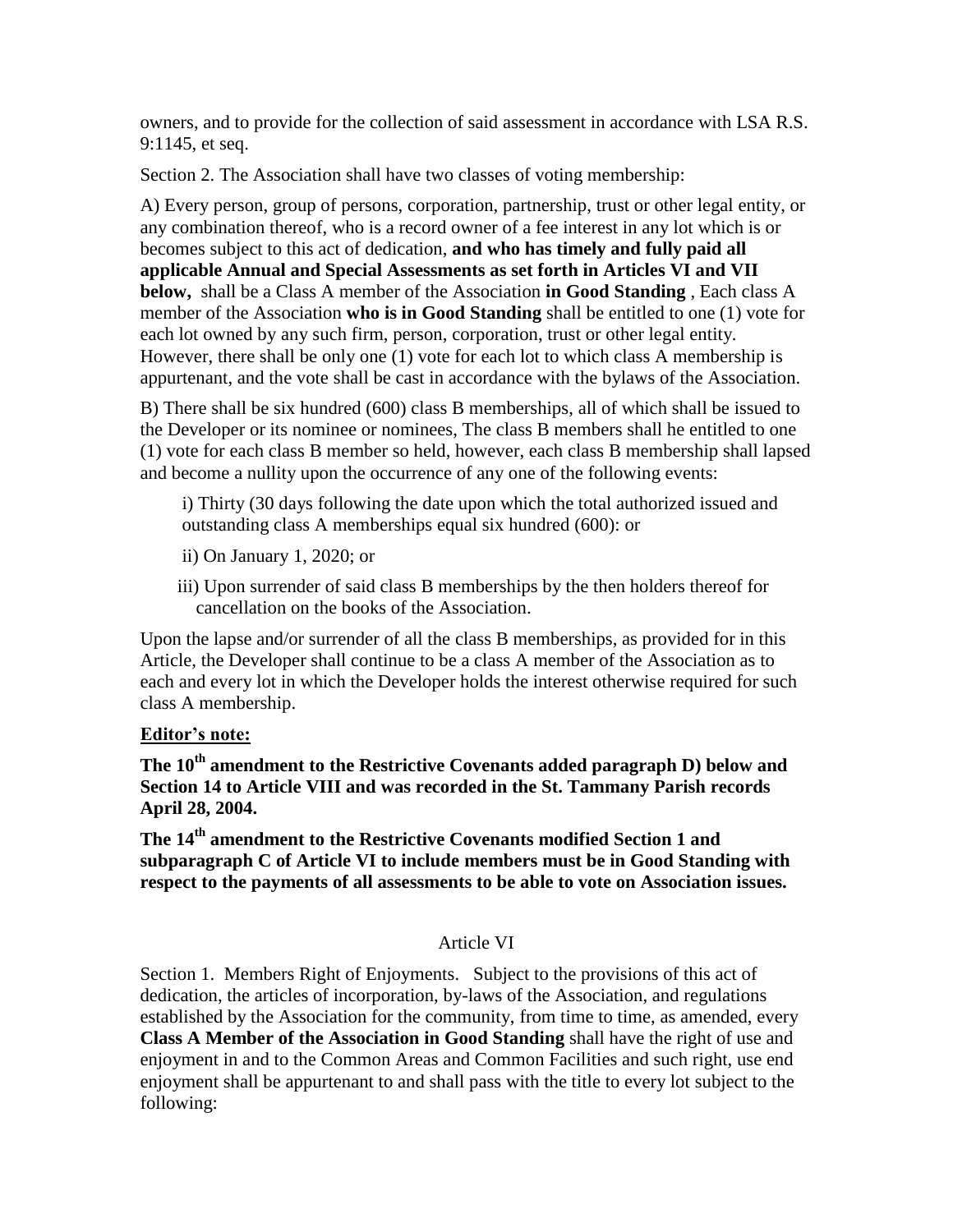A) The right of the Association in accordance with its articles of incorporation and bylaws and regulations, to borrow money for the purposes of improving the Common Area and Community Facilities in a manner designed to promote the enjoyment and welfare of the members and in aid thereof to pledge, mortgage and hypothecate the said property, to sell, dedicate, exchange, transfer, convey, assign and deliver said property; and

B) The right of the Association, with the consent of the owners of fifty-one percent (51%) of the lots, to levy reasonable assessments, admission fees or other fees for the use of any of the facilities situated upon the Common Areas by the members of the Association and their Quests; and

C) The right of the Association to pass and enforce such other rules and regulations for the use of the Community Facilities **and control of voting privileges**, including the right to enforce various sanctions against the Owners of lots in River Oaks Estates including, but not limited to, the right of suspension **of an Owner's voting privileges**, fines and penalties, and assessments of the costs of non-compliance of a lot owner to an individual lot owner or other sanctions which in the discretion of the governing body of the Association deems necessary and proper.

D) The right of the Association, through its Board of Directors to select a single entity to be the sole and exclusive residential waste collection and removal contractor for all improved Lots in the Estates in accordance with Article VIII, Section 14 herein.

### Article VII

#### Assessments

Section 1. Annual Assessments. Each person, group of persons, corporation, partnership, trust, or other legal entity, or any combination thereof, who becomes a record owner of any lot, whether or not it shall be so expressed any act of sale, contract to sell or other conveyance shall be deemed to covenant and agree to pay the Association, in advance, a monthly sum herein sometimes referred to as "assessments" equal to one—twelfth (1/12) of the member proportionate share of, the sum required by the Association, as estimated by the Board of Directors, to meet its annual expenses, all as more fully established and set out herein and in the articles and by-laws of the Association, including, but not limited to, the following:

A) The cost of all operating expenses of the common areas and community facilities end services furnished, including charges by the Association for facilities end services furnished by it; and

B) The cost of necessary management and administration, including fees paid to any Management Agents; and

C) The amount of all taxes and assessments levied against the Association or upon any property which it may own or which it is otherwise required to pay, if any; and

D) The cost of fire and extended liability insurance on the common areas and community facilities and the cost of such other Insurance as the Association may effect; and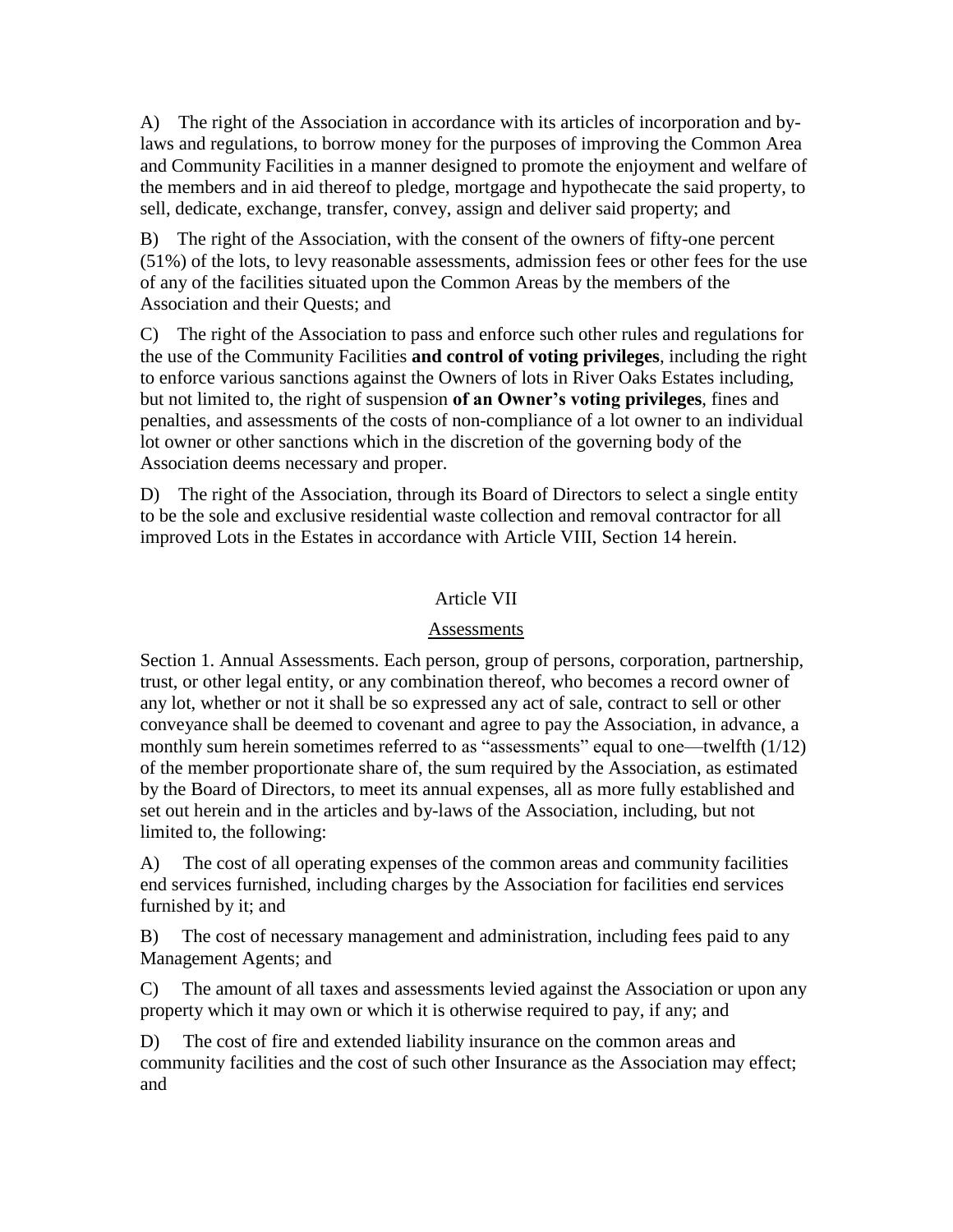E) The cost of security guard services, mosquito spraying, garbage and trash collection and/or other utilities and services which may be provided by the Association, whether with respect to the common areas or otherwise; and

F) The cost of maintaining, replacing, repairing and landscaping the common areas and community facilities (Including, without limitation, the cost of maintaining, replacing and repairing the streets, roadways, buildings, recreational facilities and open areas of RIVER OAKS ESTATES) and such equipment as the Board of Directors shall determine to be necessary and proper; and

G) The cost of funding all reserves established by the Association, including, when appropriate, a general operating reserve and/or a reserve for replacements.

 The Board of Directors shall the amount of the assessment annually, but may do so at more frequent intervals should circumstances so require. Upon resolution of the Board of Directors, installments of annual assessments may be levied and collected on a quarterly, semi—annual or annual basis rather than on the monthly basis hereinabove provided for. Any Class A member may prepay one or more installments of any annual assessment levied by the Association, without premium or penalty.

Section 2. Annual Assessment Procedure. The Board of Directors of the Association shall make reasonable efforts to fix the amount of the assessment against each lot for each assessment period at least thirty (30) days in advance of such date or period and shall, at that time, prepare a roster of the lots and assessments applicable thereto which shall be kept in the office of the Association and shall be open to inspection, by any owner upon reasonable notice to the Board. Written notice of the assessment shall thereupon be sent to the members. The omission of the Board of Directors, before the expiration of any assessment period, to fix assessments hereunder for that or the next period, shall not be deemed a waiver or modification in any respect of the provisions of this Article, or a release of any member from the obligation to pay the assessment, or any installment thereof, for that or any subsequent assessment period, but the assessment fixed for the preceding period shall continue until a new assessment is fixed. No member may exempt himself from liability for assessments or carrying charges by a waiver of the use or enjoyment of any of the common areas or community facilities or by abandonment of any lot belonging to him.

## **Editor's note**

# **Section 3 was modified by the 13th Amendment and recorded in the St. Tammany Records on 3/5/09.**

Section 3. Special Assessments. In addition to the annual assessments authorized by this Article, the Association may levy a special assessment or assessments, **applicable to that year or subsequent years,** for the purpose of defraying, in whole or in part, the cost of any construction or reconstruction, inordinate repair or replacement of a described capital improvement located upon the common areas or community facilities, including the necessary fixtures and personal property related thereto, or for such other purposes as the Board of Directors may consider appropriate, provided that any such assessment shall have the assent of the members **representing a simple majority of (a) the Class A votes**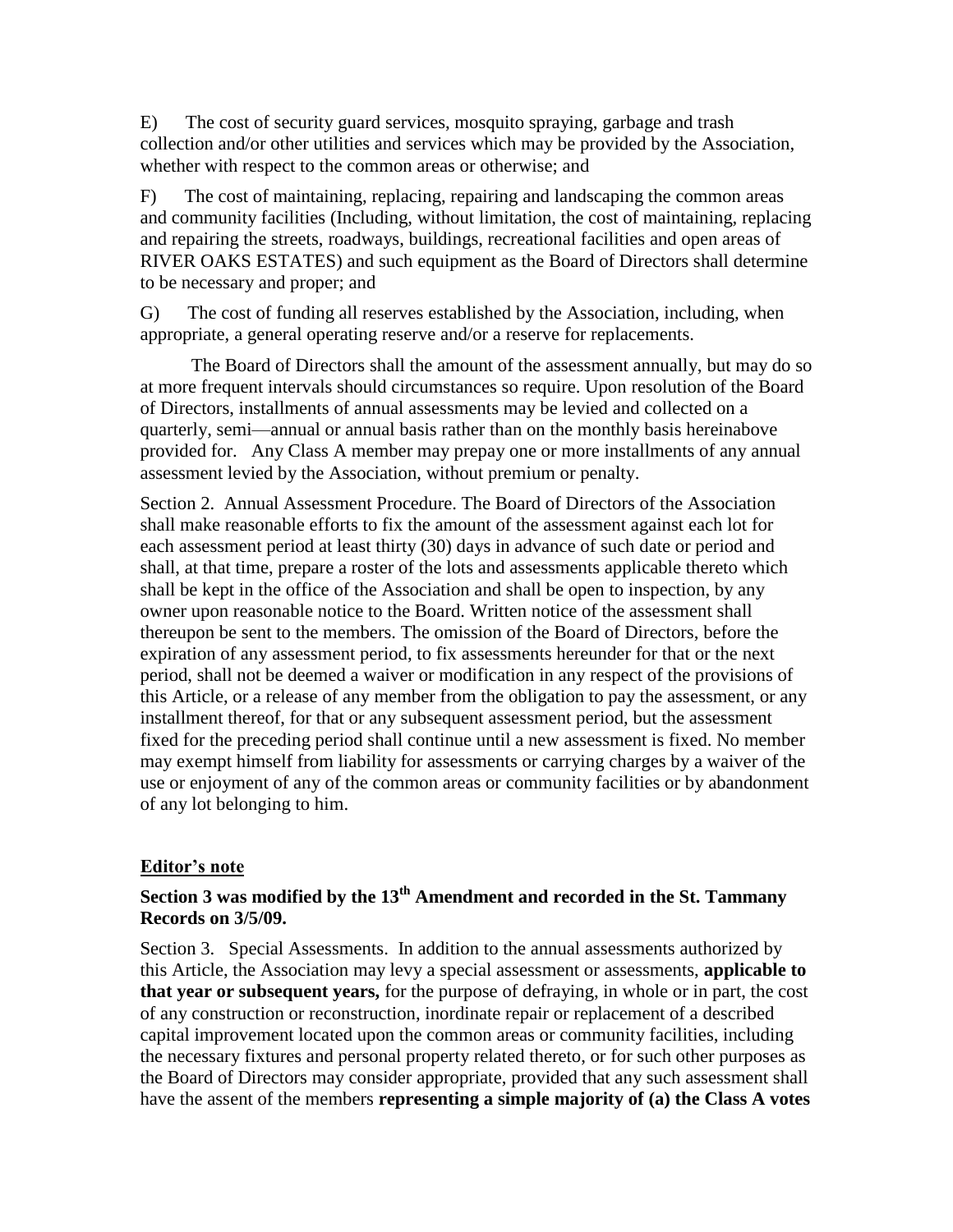**cast at a duly noticed meeting wherein a quorum is present, and (b) the class B votes as long as the Class B memberships are in existence. A special assessment may be considered and approved at an annual meeting or at a special meeting of the members** duly called for this purpose, written notice of which shall be sent to all members at least ten (10) days, but not more than **sixty (60) days**, in advance of such meeting, which notice shall set forth the purpose of the meeting.

Section 4. Non-Payment of Assessment. Non-payment of assessments shall be handled in the following manner:

#### **Editor's note**

**Section 4 A was modified by the 11th amendment and recorded in the St. Tammany Records on 3/8/2006. This amendment provides that delinquent assessments do not terminate with sale of the lot and the new owner and former owner are both responsible for the payment of the debt**

# **Section 4 was modified by the 14th amendment and recorded 11/5/13. This amendment provides for the suspension of voting privileges related to delinquent assessments.**

A) Any assessment levied pursuant to this act of dedication, or any installment thereof, which is not paid on the date when due shall be delinquent. The personal obligation of the member to pay such an assessment shall remain his personal obligation and **shall not terminate upon conveyance of the Lot. In the event a Lot is conveyed and assessments are outstanding and not paid at or prior to closing, the new Owner of the Lot, taking title thereto, covenants and agrees to pay the delinquent assessments, charges, interest or other fees which accrued prior to the closing of the new Owner's acquisition of the Lot. In that event, the former and new Owners shall be solidarily liable for the payment of the delinquent assessments, charges, interest or other fees.**  A suit to recover a money judgment for non payment of any assessment levied pursuant to this act of dedication, or any installment thereof, may be maintained by the Association, along with any other remedies which may be allowed by law. **In addition to the remedies specified in this Section, should any Owner become delinquent in the payment of any Assessment, including, but not limited to Special Assessments levied under the terms of these Restrictive Covenants, the rights and privileges of the delinquent Owner to vote on any issue(s) before the Association, either in person, by proxy or ballot, at any meeting, general or special, may be suspended by the Board of Directors until such time that the delinquent Owner pays all outstanding assessments, fees, interest, dues or other charges levied against them pursuant to these Restrictive Covenants. The Board of Directors is authorized to delay the enforcement of the voting rights suspension specified herein upon satisfactory proof of hardship by the Owner, and upon the Owner making arrangements satisfactory to the Board of Directors for the payment of all past due amounts. If, after the submission of a satisfactory payment plan to the Board of Directors, a delinquent Owner fails to comply with the terms and conditions of the accepted payment plan, the voting privileges of the delinquent Owner shall be subject to the immediate suspension under the terms of this provision, without notice or any further action by the Board of Directors.**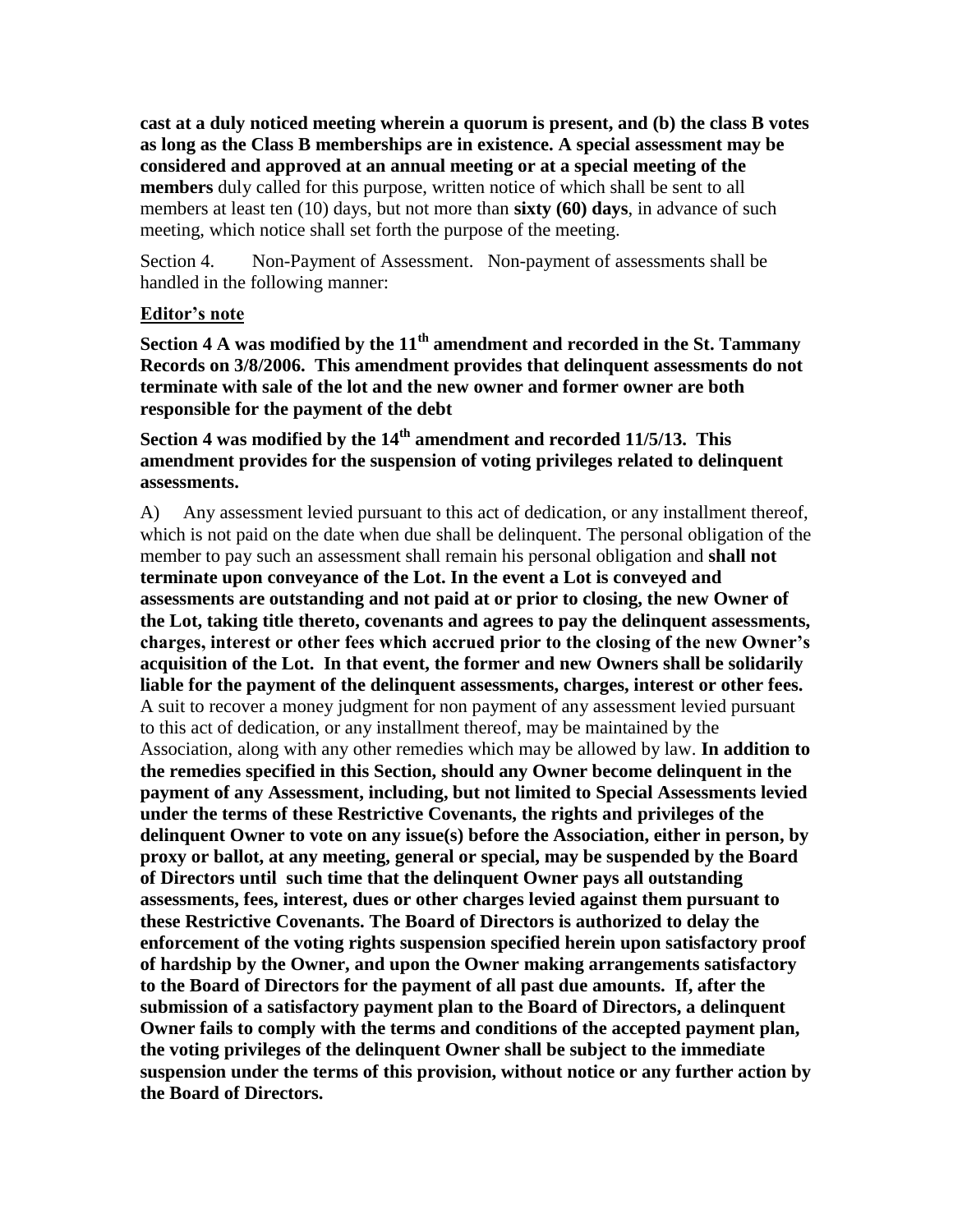B) Any assessment levied pursuant to this act of dedication of any installment thereof, which is not paid within ten (10) days after it is due, may, upon resolution of the Board of Directors bear interest at the rate not to exceed twelve percent (12%) per annum and may also, by resolution of the Board of Directors, subject the member obligated to pay the same to the payment of such penalty of a "late charge" as the Board may fix, and the Association may bring an action at law against the member personally obligated to pay the same, in which event such interest, penalties, costs and reasonable attorney fees of not less than twenty five percent (25%) of the amount claimed shall be added to the amount of the assessment. Any assessment of the Association made shall be subordinate and inferior to any first mortgage duly granted in favor of a lender,

Section 5. Acceleration Of Installments. Upon default in the payment of any one or more monthly installments of any assessment levied pursuant to this act of dedication and the by of the Association or any other installment, thereof, the entire balance of said assessment may be accelerated at the option of the Board of Directors and be declared due and payable in full,

Section 6. Annual Membership Assessment. Subject to the fol1owing sections, the initial maximum annual assessment for each of the lots to which class A membership is appurtenant shall not exceed the sum of \$120.00 per annum for a vacant lot upon which a dwelling has not been constructed and prior to first occupancy, and shall not exceed the sum of \$300.00 per annum for a lot upon which a dwelling has been completed end has been at one time occupied. The monthly rate for a lot owner shall commence upon taking title to property from the Developer. Provided that in the event the Developer transfers a Lot to a licensed Louisiana contractor the assessments shall not become due or begin accruing until the Lot is sold by the licensed Louisiana contractor to a third party purchaser. At the time of sale by the licensed Louisiana contractor to a third party purchaser the ass shall be col1ect in accordance with Article VII Section 9.

Section 7. Developers Assessments. Anything in this act of dedication, or the articles or by-laws of the Association to the contrary, notwithstanding, no lot held by the Developer shall be subject to any annual or special assessments provided for in this act of dedication, or in the articles or by laws of the Association until three (3) months following the lapse of all of the class B memberships as provided for In Article 5 of this act of dedication.

Section 8. Increase In Maximum Assessment. The increase in assessments is limited as follows:

A) From and after January 1, 1992, the maximum annual assessment for all class A memberships hereinabove may be increased by the Board of Directors of the Association without a vote of the membership, by an amount equal to ten percent (10%) of the maximum annual assessment for the preceding year.

B) From and after January 1, 1992, the maximum annual assessment for all class A memberships hereinabove provided may be increased above that established in the preceding "section 5" by an affirmative vote of fifty one per cent (51%) of the class A members. A meeting of the members shall be duly called for this purpose, written notice of which shall be sent to all of the class A and members at least ten (10) days in advance of such meeting, which notice shall set forth the purpose of s meeting.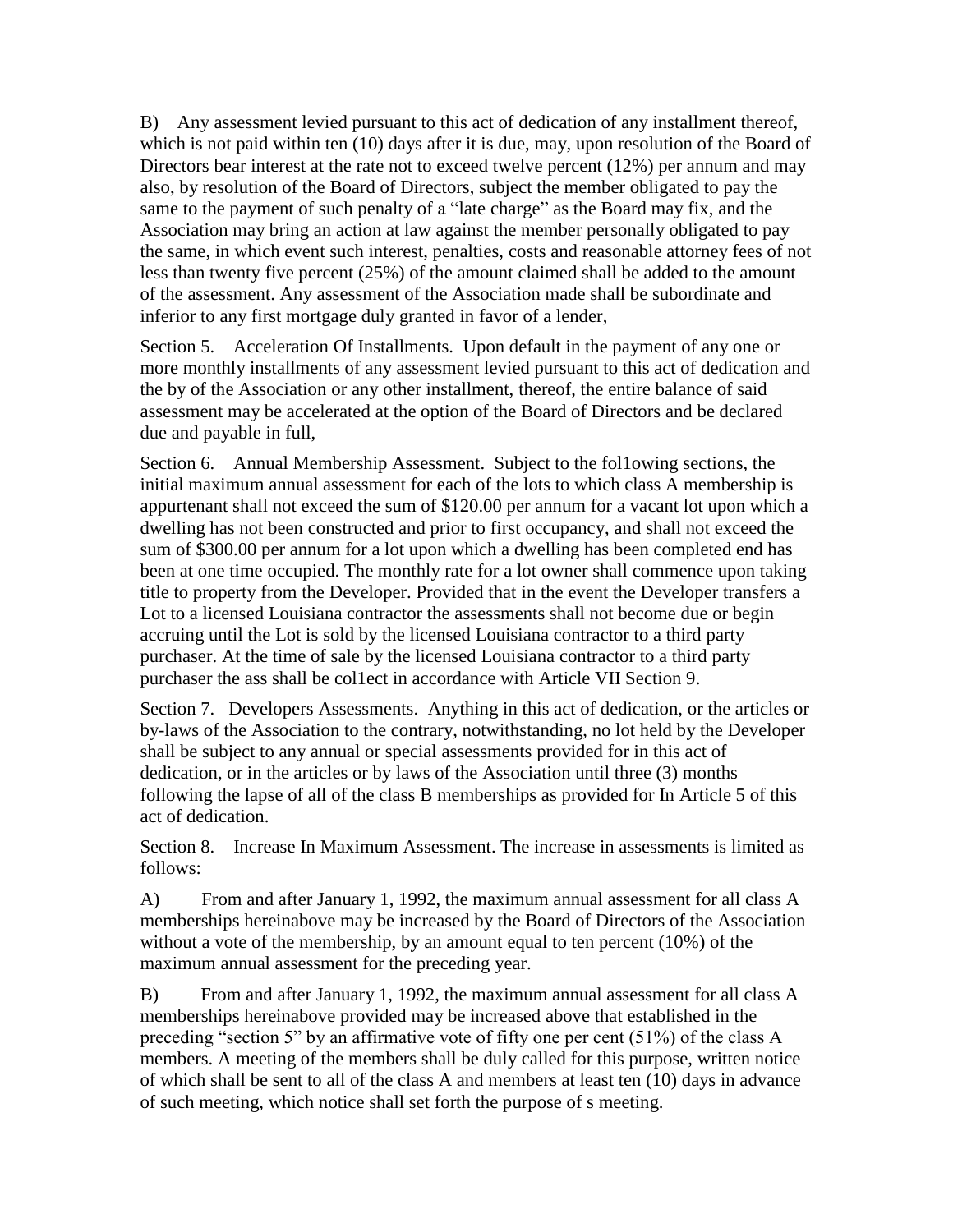Section 9. Commencement Of Annual Assessment. The annual assessment for each membership shall be due and payable in full at the Act of Sale of a Lot from the Developer; provided that in the event the Developer transfers a Lot to a licensed Louisiana contractor the assessments shall not become due or begin accruing until the Lot is sold by the licensed Louisiana contractor to a third party purchaser. At the time of sale by the licensed Louisiana contractor to a third party purchaser the assessments shall be collected in accordance with Article VII. After one (1) year from date of the Act of Sale of a Lot from the Developer, the annual assessment for any lot shall be payable monthly (one-twelfth of the total annual assessment payable each month) on the 1st day of each successive month,

## Article VIII

## Building Restrictions

Section 1. Residential Purposes.

A) No lot shall be used except for one (1) single-family dwelling, accessory buildings and a private garage. No trailer, tent, shack, barn or other buildings of a temporary character shall be placed, erected or permitted to remain on any lot, nor can they be used as a residence, temporary or permanent.

B) Except for the Developer office, or a model home constructed by either the Developer or a building contractor, no profession shall be conducted in or on any portion of a lot or in any improvement thereon, unless it is permitted by the applicable zoning ordinances.

C) Nothing herein contained shall he construed to permit any development operations or drilling far oil, gas or other minerals, or any quarrying or mining, or placing maintaining on the lots of any tanks, wells, shafts, mineral excavations, derricks or structures of any kind incident to any such oil, gas or other mineral operations.

D) No building materials or temporary buildings of any kind or character shall be placed or stored upon a lot until the Owner is ready to commence improvements, Upon commencement of any such improvements, any temporary building or building materials shall be placed, stored or located on the lot on which the improvements are to be located not closer than twenty (20) feet from the front lot line; not closer than five (5) feet from either side lot line or not closer than forty (40) feet from the rear lot line. No such improvements, temporary building or building materials shall be placed in the streets or between the street curb and the property line of said lot, Any such temporary building or improvements of any kind shall be maintained in a neat, attractive and clean condition. All building materials shall be neatly stored or placed on the lot. Construction trash shall be removed daily.

Section 2. Building Sizes and Construction.

## **Editor's Note**

**The Fifth Amendment, recorded on March 27, 1996, provided the following for lots 87 – 98, 106 -109, 119 – 135 and 144 – 147:**

**One story single-family dwellings were permitted to have a minimum ground floor living area of 2100 square feet.**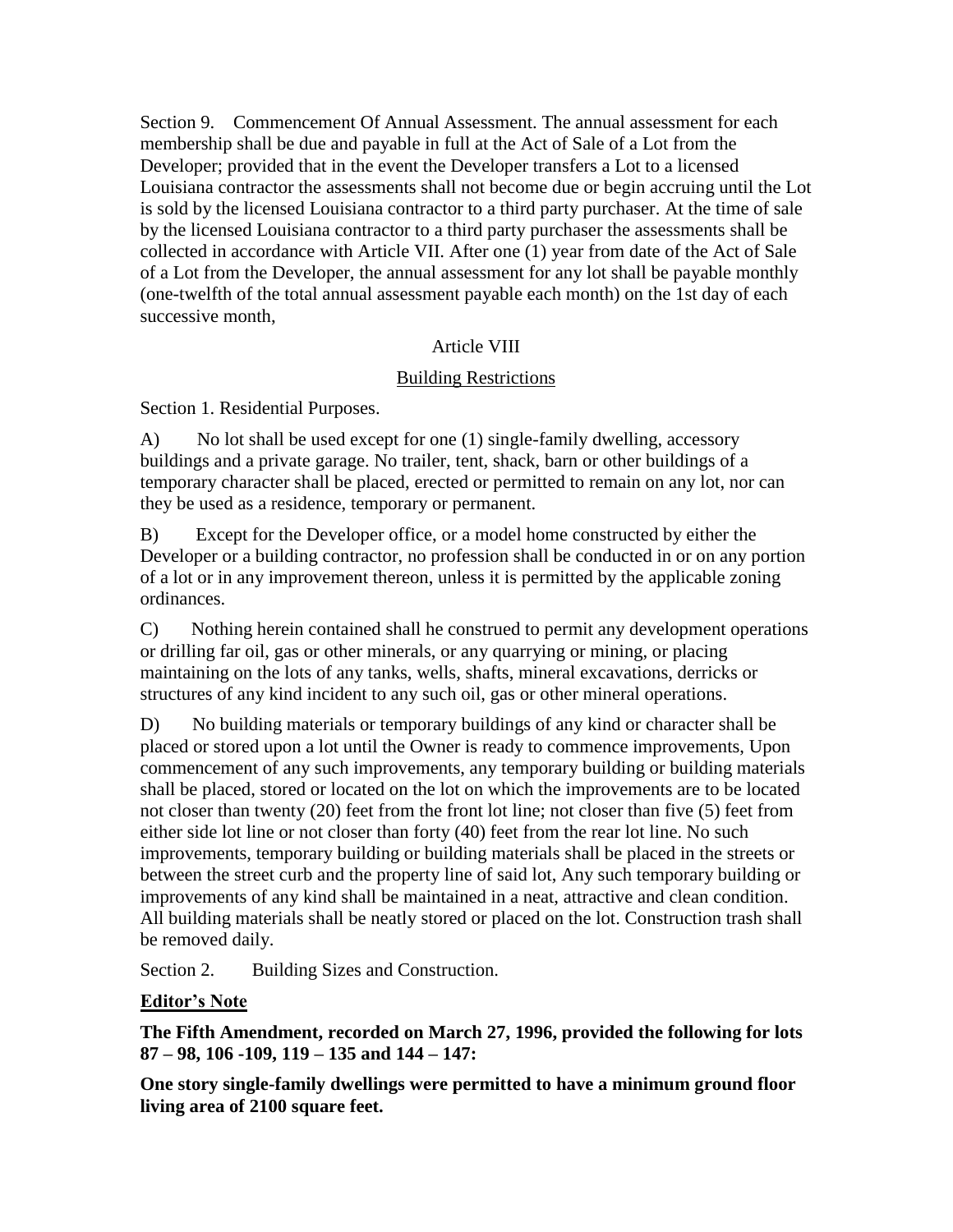## **Two story single-family dwellings were permitted to have a minimum ground floor living area of 1400 square feet and a minimum total floor living area of 2100 square feet.**

## **This complete amendment can be found in the St. Tammany Parish records.**

A) No one-story single-family dwelling shall be erected, placed or permitted on a lot other than a one-story, single-family dwelling having the following minimum ground floor living area of 2,500 square feet.

B) No two-story, single-family dwelling shall be erected, placed or permitted on any lot other than a two-story single- family dwelling having a minimum ground floor living area of 1,500 square feet and a minimum total floor living area of 2,500 square feet.

C) All buildings constructed or erected on any lot shall conform to the ordinances end statutes thereunto pertaining.

D) No building on a lot shall exceed thirty-five (35) feet in height as defined in the Zoning Ordinance for St. Tammany Parish and no garage may be greater in height or number of stories than the single-family dwelling for which it is built to serve. Enclosed garages of sufficient size to accommodate not less than two (2) automobiles of standard size must he provided for all dwelling. Carports shall not be permitted unless the carport contains an enclosed storage shed connecting to the carport. Each dwelling shall have a concrete driveway leading from the garage to the hard surface portion of the street adjacent to the dwelling constructed in accordance with Article VIII Section 4 herein.

E) For the purpose of this section the phrase floor living area shall mean only heated and cooled area of the main living structure and excludes garages, eaves, patios and porches.

Section 3. Location of Buildings.

A) Except as hereinafter provided, no dwelling, building or part thereof, including any garage or accessory building, on any lot shall be located nearer than forty (40) feet to the front lot 1ir or nearer than fifteen (15) feet to the side street line, if applicable, or nearer than ten (10) feet to either interior aide lot line (if not a side street line) or nearer than thirty (30) feet to the rear lot lines Provided, however, that a d garage need be set back only five (5) feet or mare from any such interior side line. Swimming pools, patios and decks shall not be located nearer than twenty (20) feet from the rear lot line. For purposes of this provision, eaves, steps and open porches shall be considered as part of the building.

For some lots within the Estates, it may be impossible or inadvisable to develop setback requirements according to these standards due to nature terrain, lot configurations and/or proximity of adjacent structures. Therefore, the Architectural Review Committee in good faith may approve specific reasonable deviations to these setbacks which it believes to be beneficial to specific Residences or to adjacent Residences.

B) No building or any part thereof, even of temporary nature, may be placed within a utility servitude or within any established Drainage Servitude,

C) Developer has' provided utilities to each lot in accordance with rules and regulations established by the utility companies end the Parish of St. Tammany. Any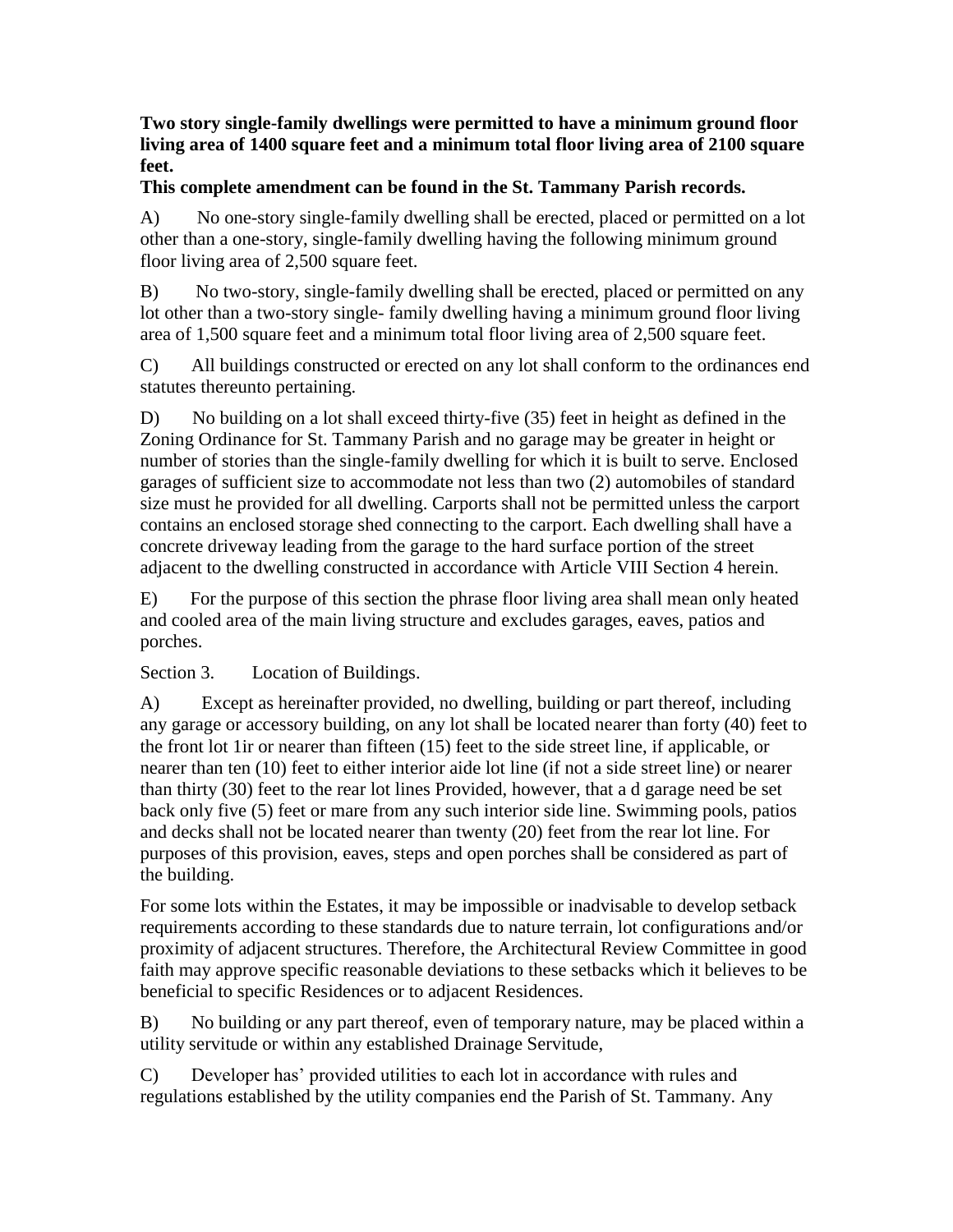alteration, modification or reconstruction of these utility facilities, including electrical transformers, shall be at the sole cost and expense of lot Owner.

Section 4. Driveways and Sidewalks.

A) Location of the driveway on the lot must not interfere with the location of electrical transformers within servitudes along the various property lines of the lot. No driveway shall be constructed without the prior written approval of the Architectural Review Committee as to its location, which said location shall not be located nearer than two (2) feet to any side lot line.

B) Driveways shall run from the garage to the street and shall be constructed of reinforced concrete. Concrete driveways shall have expansion joints not more than twenty (20) feet apart with one joint at the back of the curb. The minimum width of a driveway shall be nine (9) feet. The width of the driveway at the street curb shall widen to a minimum of fifteen (15) feet (not to encroach past any side property line extension); the driveway shall e at least three and one  $(3\frac{1}{2})$  inches thick and shall be poured against a horizontal form board at its end toward the street curb.

C) Walkways on the lot going from the street curb to the single-family dwelling shall have a minimum width of four (4) feet and shall be constructed of material approved by the Architectural Review Committee. Owner shall at all times maintain and keep said walkways and sidewalks in good condition and repair to the quality and type of the original construction and shall indemnify and hold harmless the Association for any causes of action, damages, claims, liability or monies spent, including attorney fees, court costs and costs of defense, arising out of or in any way connected with the failure of Owner to maintain the said walkways and sidewalks in good condition and repair as required herein.

D) Subject to the rights of any utility servitude grantee; an Owner shall have the right to extend and maintain his sidewalks, walkways and driveway into the street right-of-way between the street curb and the front lot line provided, however, that such locations and plans for same have been approved by the Architectural Review Committee.

Section 5. Yard and Housing Lighting. Each lot shall have a gas or electric light fixture on a pole or a post either in the front yard or on the front wail of the single-family dwelling. The design, height and location of said fixture shall be subject to the approval of the Architectural Review Committee.

Section 6. Appearance and Use Restrictions of Lots.

A) No lot shall be used or maintained as a dumping ground for rubbish. Trash, garbage or other waste shall not be kept except in a sanitary container that shall not he visible from the street. All equipment for storage or disposal of such materials shall be kept in a clean end sanitary condition. Incinerators and burning of trash are prohibited.

B) Grass and weeds shall be kept mowed to prevent unsightly appearance. Dead, diseased or damaged trees on any lot which might create a hazard to property or person shall be promptly removed or repaired and, if not removed by Owner, then the Property Homeowners' Association may, but shall not be required to, remove such trees at Owner expense. The Association shall not be liable for any damage resulting from or caused by such removal.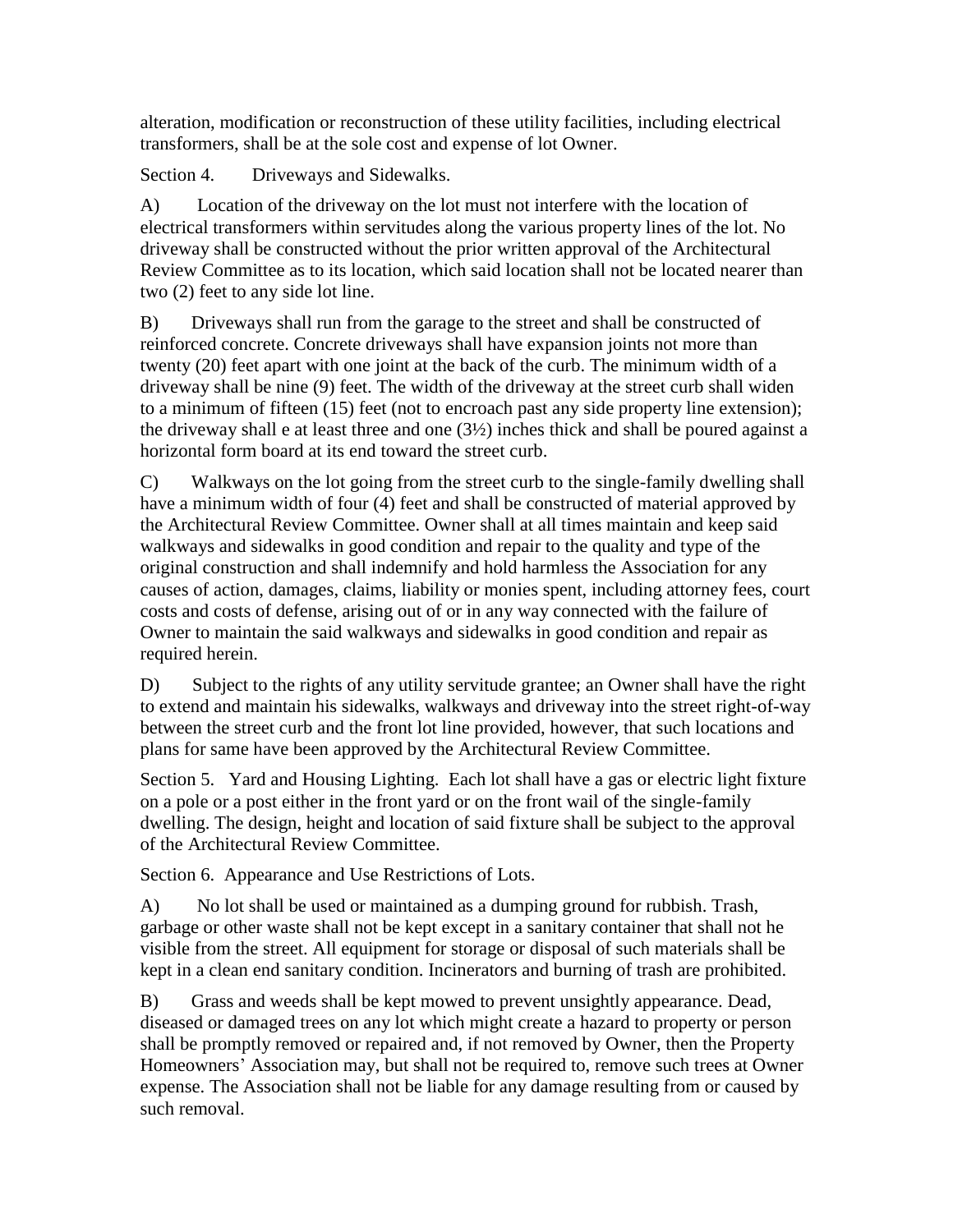C) No noxious, offensive activities shall be carried on, on any lot described herein, nor shall anything be done thereon which may be or become an annoyance or nuisance to the neighborhood or adjoining lot Owners.

## **Editor's note**

# **Paragraph D was amended 1/14/1999 by the Seventh Amendment to the Restrictive Covenants and recorded in the St. Tammany Parish records**

D) No animals, livestock or poultry of any kind shall be raised, bred or kept on any lot for any commercial purposes**. Except for "Excluded Animals" (hereinafter**  defined), no more than a total of three domesticated household pets at any one time such dogs, cats or other household animals may be kept or maintained on any Lot. All such household pets allowed on a Lot are prohibited from being off the animal owner's lot unless attended by the owner of the pet. **No Lot owner shall keep or maintain on any Lot the following animals: (i) any dog identifiable as or related to an Akita, Alaskan Malamute, American Staffordshire Terrier, Beligan Malinois, Chow Chow, Doberman Pincher, Pit Bull, Rottweiler, Sharpei or Siberian Husky dog breed or (ii) any dog or animal which by majority vote of the Board Association is determined to present an unreasonable risk of harm to the residents, Lot owners of guests of the Subdivision. Any animal within Subpart D(i) or D(ii) is herein referred to as "Excluded Animals".**

## **Editor's note**

**Article VIII, Building Restrictions, Section E) ii was amended 8/7/2006 with respect to the parking of trailers, boats and recreational vehicles.**

## **Article VIII, Building Restrictions, Section E) iii was amended 11/5/13 to establish parking policies.**

- E) Vehicles
- i) No trucks, trailers, automobiles bearing advertisements or other commercial vehicles shall be stored or parked on the street except when making a delivery.
- ii) The parking of trailers, boats or recreational vehicles will not be allowed on a lot, unless it is parked inside an enclosed garage. **Not withstanding the**

**foregoing, a boat on a trailer may be parked within a fenced backyard if the Owner requests and receives advance written approval from the Architectural Committee approving the fence and the parking of the boat within the fenced enclosure. The Architectural Review Committee has the discretion to deny any such approval if, in the sole judgment of the Architectural Review Committee, the parking of the boat in the rear yard creates a nuisance or is otherwise unsightly or unattractive due to its size of the boat and/or the size and design of the fence.**

 iii)**Parking of a passenger vehicle on any portion of the Lot other than the area in a garage, covered car storage, or carport, or driveway is prohibited. Passenger vehicles and automobiles owned by a resident shall not be parked on any street, except temporarily for a period not to exceed twenty-four hours (24) in any fortyeight hours (48) period. Any violations of this provision will receive of said violation and may incur a daily fine, to be set by resolution of the Board of Directors, until**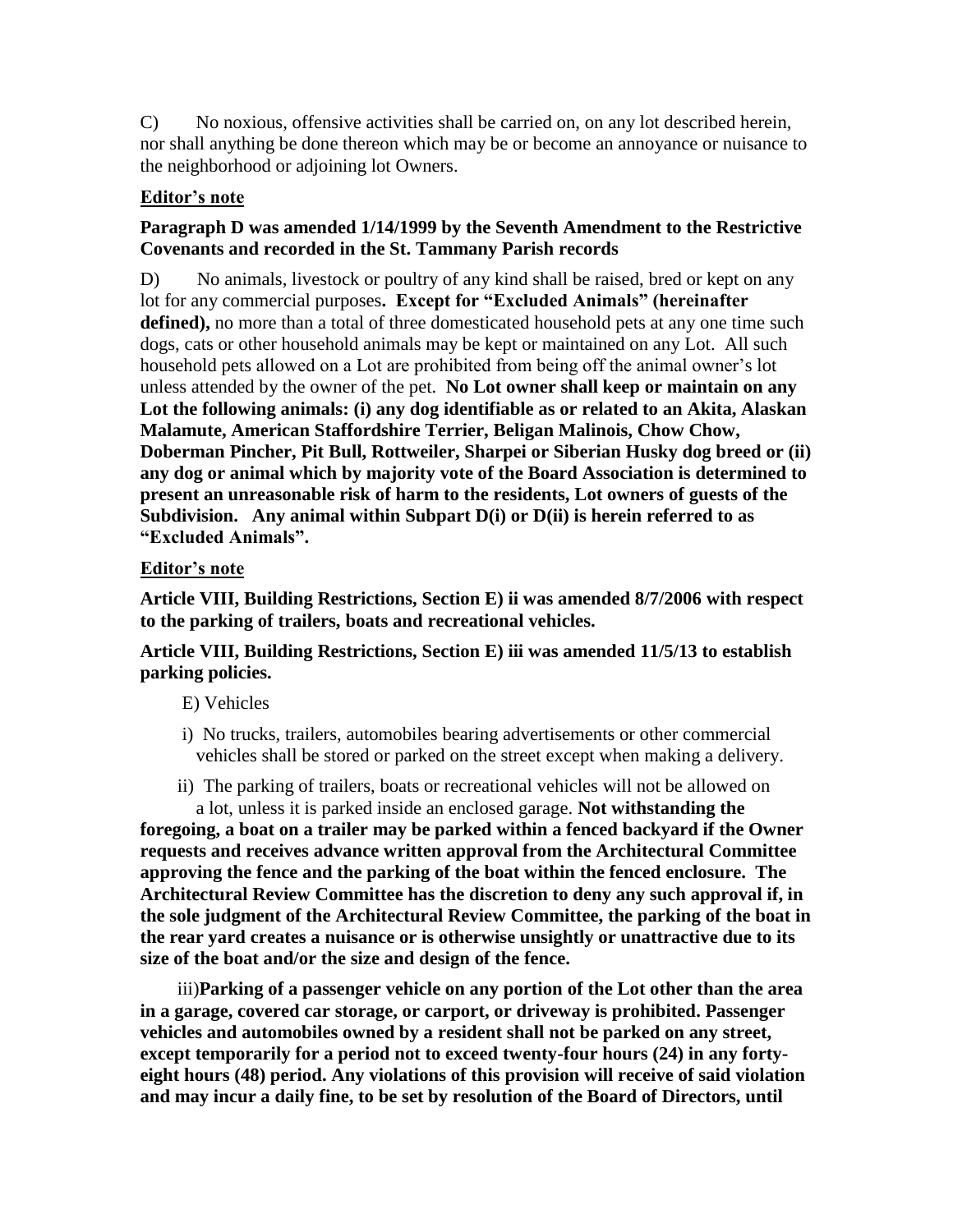## **said violation is cured. The Board of Directors may also elect to enforce this provision by way of the other enforcement mechanisms set forth in Article X, Miscellaneous, Section 2. Construction and Enforcement, infra**

F) No tent, mobile home, trailer of any kind or similar structure, and no truck, camper or boat shall be maintained, constructed, reconstructed or repaired on a lot, except in a garage or other building structure previously approved by the Architectural Review Committee, The doors of garages and other building structures previously approved by the Architectural Review Committee to store trucks, campers or boats shall be closed at all times except for entry and exit.

G) No junk of any kind or character, or any accessories, parts or objects used with cars, boats, buses, trucks, trailers, house trailers, or the like, shall be kept on any lot other than in a garage or other structure previously approved by the Architectural Review **Committee** 

H) No satellite dish or antenna for transmission or reception of television signals, radio signals or any other form of electromagnetic radiation shall be erected, used or maintained outdoors on any lot, whether attached to a building, structure or otherwise, other than a master or community antenna approved by the Property Homeowners' Association. No radio or television signals or any other form of electromagnetic radiation shall he permitted to originate from any lot which may unreasonably interfere with the reception of television or radio signals upon any other lot.

I) No lines, wires or other devices for the communication or transmission of electric current or power, including telephone, television and radio signals shall be constructed, placed or maintained anywhere in or upon any lot other than within buildings or structures, unless the same shall be contained in conduits or cables constructed, placed and maintained underground or concealed in or under buildings or other structures Nothing herein contained, however, shall prevent erection and use of temporary power or telephone services incident to the construction of buildings or other improvements.

J) No exterior speaker, horn, whistle, bell or other sound device, except security devices used exclusively for security purposes, shall be located, used or placed upon a lot. All homes shall have a security system connected to a central station, and the system shall be approved by the Architectural Review Committee.

K) No lines or hanging devices are allowed for the drying of clothes or other purposes, unless within an enclosure not visible to any lot or from any street.

L) No flag pole or flag staff shall be permanently erected on any lot or permanently attached to any structure on any lot unless approved by the Architectural Review Committee. Only the flags of the United States of America and the State of Louisiana shall be flown or displayed within the subdivision.

M) Any building other improvement on the lot that is destroyed partially or totally by fire, storm or other casualty shall be repaired within six (6) months or demolished and removed within three (3) months of such casualty and the lot shall be restored to an orderly, attractive and neat condition.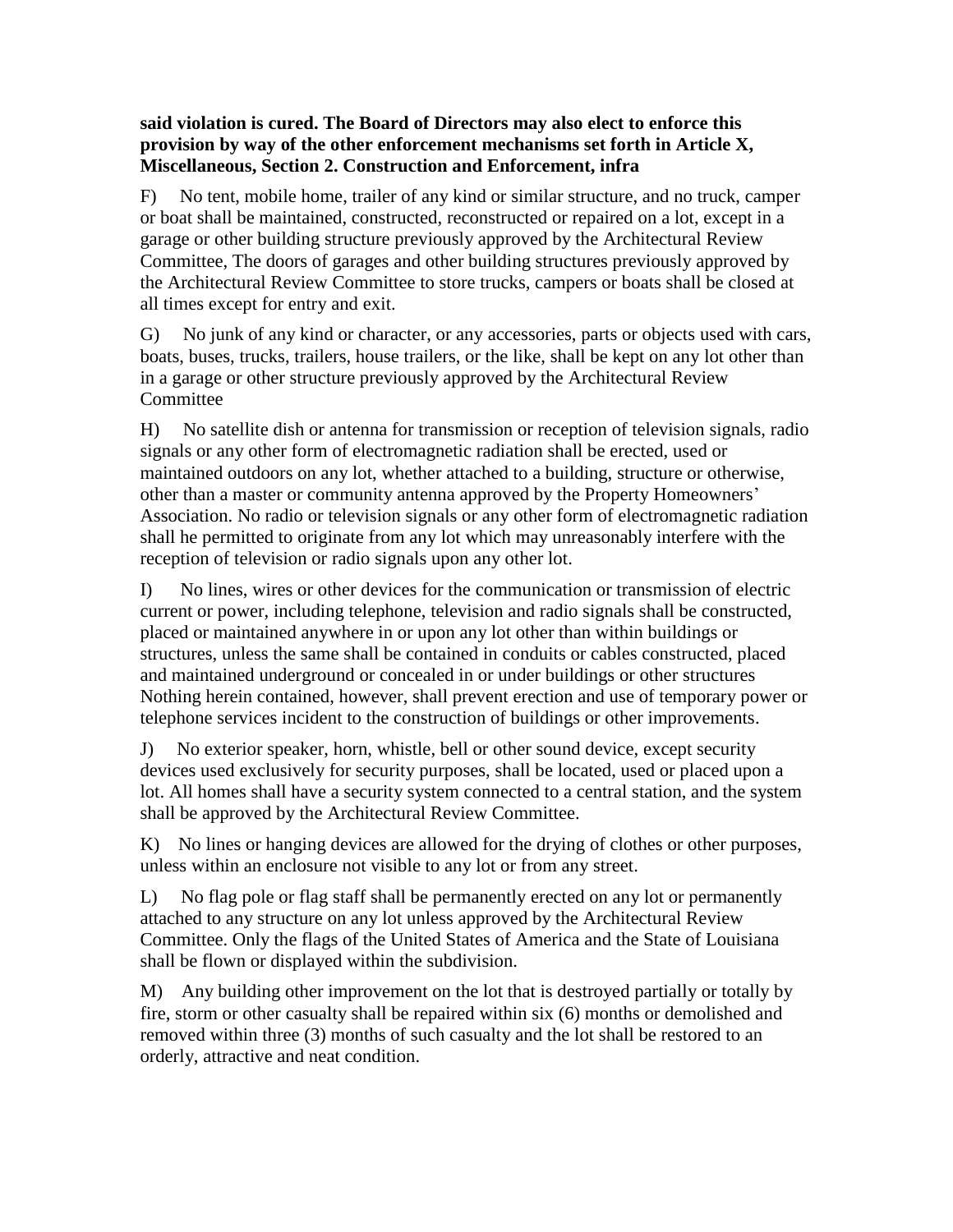N) No residence within the Estates shall be used in any manner that will materially increase the hazard of fire to any part or portion of any property within the Estates or adjoining the property within the Estates.

0) No privy, cesspool, septic tank or disposal plant shall be located on a lot. All residences shall hook up to and utilize the central sewerage and water system servicing the Estates. No individual water wells shall be drilled on any lot without the approval of the Architectural Review Committee.

P) No lumber, metals, bulk materials, refuse or trash shall be kept, stored or allowed to accumulate on any lot, except building materials during the course of construction of a single family dwelling for a period not to exceed l80 days (commencing from the day of the first delivery of any such building materials) or any approved structure, unless such materials are visually screened from any lot, adjoining property or any street or road in a manner approved by the Architectural Review Committee. During the course of construction, it shall be the responsibility of the Owner to insure that the lot is kept free of unsightly accumulation of rubbish and scrap materials, and that construction materials, trailers, shacks and the like are kept in a neat and orderly manner, No burning of any trash and no accumulation or storage of litter or trash of any kind shall be permitted on any lot. The builder shall use bales of hay or other satisfactory means to prevent mud and dirt from flowing into the street. All debris and trash shall be removed in a timely manner as may be determined by the Architectural Review Committee.

#### **Editor's note:**

### **The Ninth Amendment to the Restrictive Covenants added ii) (c) below and was recorded in St Tammany Parish on August 14, 2003.**

Q) Drainage

i) No Owner shall in any way interfere with or alter the established drainage pattern of water over his lot or interfere with drainage over and through any drainage servitude on his lot

ii) With respect to the said established drainage pattern, and as a part thereof, these restrictions hereby establish the following requirements which shall be observed and satisfied by each lot Owner for his lot, to wit:

 (a) Each lot shall be graded to drain to the nearest appropriate drainage servitude unless the Architectural Review Co indicates otherwise

(b) Each lot Owner shall create and maintain a drainage-way (swale), being five feet in width, within the five feet of his lot inside end immediately adjacent to the interior side lot lines of his lot, in order to provide for and to carry drain water from his lot and from the adjoining lot to the nearest appropriate drainage servitude. No fence shall substantially interfere with the drainage flow in this swale area.

(c) In addition to the foregoing, a ten foot (10) wide, irrevocable, perpetual servitude of drainage is hereby created along the lot line common to Lot 153 and Lot 154, as more particularly identified and described in "Exhibit A" attached hereto and made part hereof, for the purpose of providing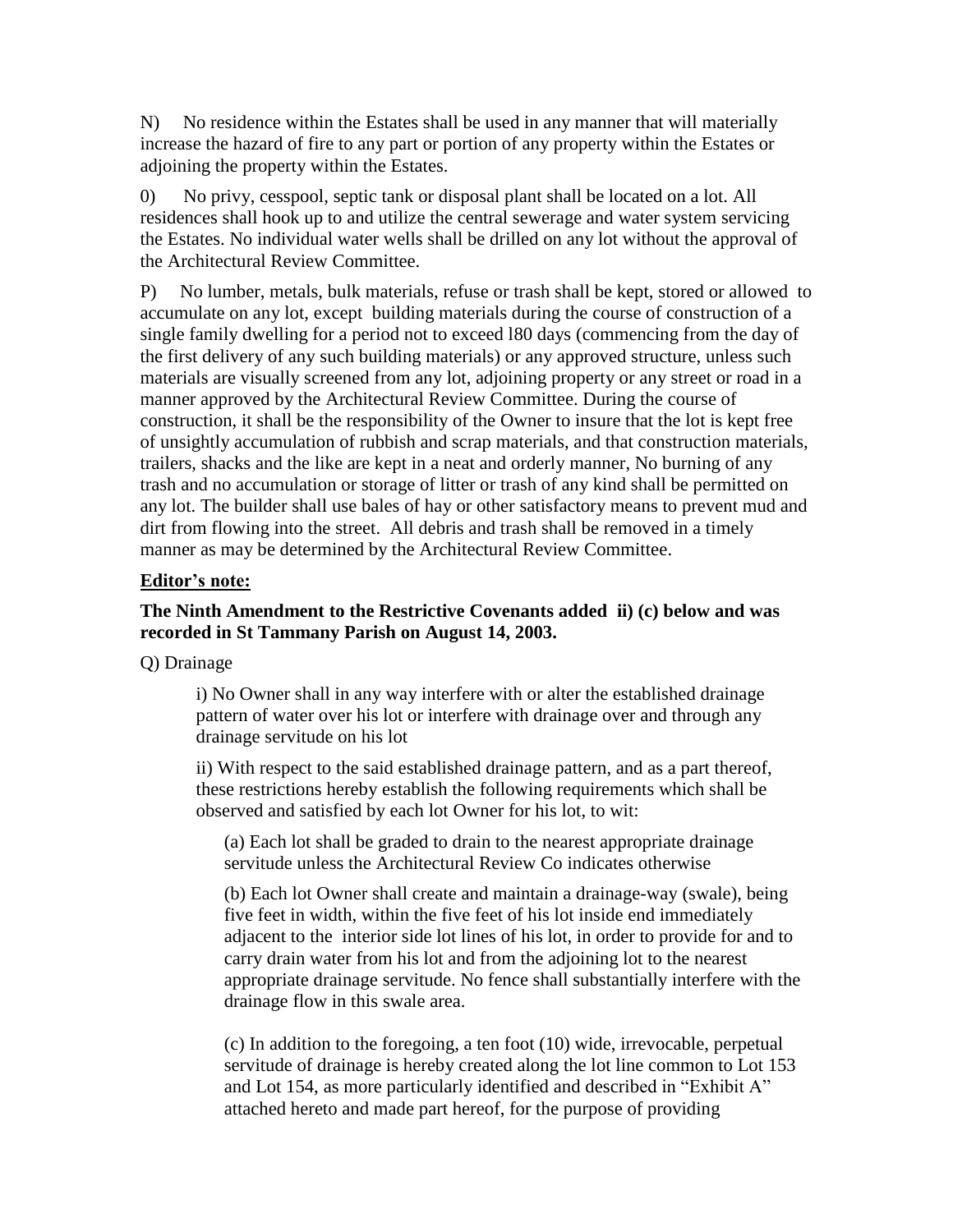underground drainage for the benefit of Lots 152, 153, 154, 156, 186, 187 and 188.

**The current owners of Lot 153, Francois and Lisa Menunier, and the current owners of Lot 154, Timothy G. Carden and Marueen F. Carden, concur and join in the granting of this drainage servitude over their respective lots, as confirmed by their signatures hereto.**

 iii) Each Owner shall permit reasonable ingress and egress on his lot by the Developer and/or the Association for the purposes of maintenance and purpose of the established drainage pattern, the Drainage Servitude areas and the said swale areas. There shall be no obligation of the Developer or the Association for any drainage construction or maintenance

iv) With respect to the drainage of his lot, an Owner shall be required to comply with the grading, elevation and fill requirements of these restrictions and the Architectural Review Committee at the time he shall construct a residence on his lot.

Section 7. Fences, Walls and Hedge Rows.

 No fence, wall or hedge shall be located on any lot nearer to any front or side street than is permitted for the location of a dwelling or building on said lot, No fence, wall or hedge shall be higher than six (6) feet from the ground. All fences shall be made of material approved by the Architectural Review Committee and the design of the fence must be approved by the Architectural Review Committee. Under no circumstances shall wire or chain link fences be permitted on any portion of any lot.

Section 8. Landscape Requirements and Restrictions

A) Each Owner in the Estates shall be responsible for planting trees or other landscaping materiel in the street right-of-way fronting his lot between the curb and the front lot line. The type of landscaping must be approved by the Architectural Review Committee and shall in no way interfere with the utility servitudes in said street right-ofway.

B) No tree measuring six (6) inches or greater in diameter at a point one (1) foot above ground level may be removed without prior written approval of the Architectural Review Committee, unless they are located within ten (10) feet of the approved location for a building on said lot or within the approved right-of-way of a driveway sidewalk or a walkway. The Architectural Review Committee may designate certain trees regardless of size, located outside of the building setback lines as unremovable. When carrying out the provisions of this Section, the Architectural Review Committee, its agents and contractors may from time to time enter upon the lot during reasonable hours for the purpose of inspecting and marking trees. The Architectural Review Committee, its agents and contractors shall not be deemed to have committed a trespass or wrongful act solely by reason of any such entry or inspection, provided such inspection is carried out in strict accordance herewith.

Section 9. Placement of signs on Property.

A) The municipal address number of the lot shall be displayed on the mailboxes in the method previously approved by the Architectural Review Committee. If additional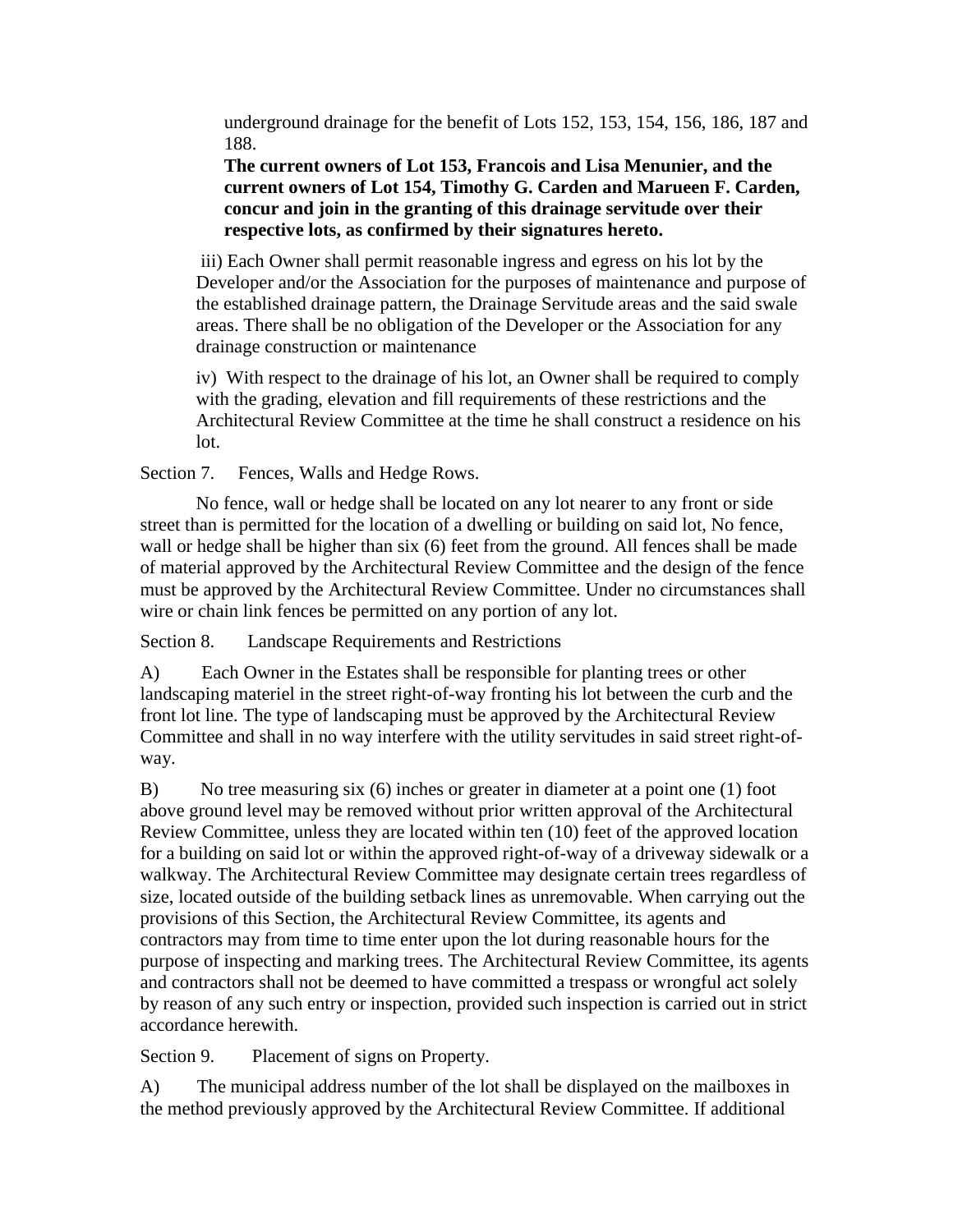address numbers are desired, they may be placed on the front of the house after approval of the Committee. Only numbers of standard design available from the Architectural Review Committee shall be permitted.

B) No signs or advertising device of any nature or kind, may be placed or kept on any lot, except lot identification signs or builder's signs for use during the construction or sales period, which signs have been approved by the architectural Review Committee.

Section 10. Mailboxes. All mailboxes in the Estates shall he of a standard design previously approved by the Architectural Review Committee, and delivered to Owner or Owner's architect for installation at the Owner's expense.

Section 11. Restrictions for Waterfront Lots. Any lot which shall abut upon any lake, canal or other waterway (hereinafter collectively referred to as waterway shall be subject to the following additional restrictions:

A) No wharf, pier, bulkhead, boat house, boat launch, boat hoist, or other structure or obstruction shall be built or maintained upon any lot abutting a waterway or into or upon any waterway on a lot without the prior written approval of the Architectural Review Committee,

B) The submission for approval of a use within section 1 above shall be made to the Architectural Review Committee in writing along with all documents required under Article VII herein together with copies of all necessary federal, state and local approvals and permits which may be required for the construction/structure.

C) Developer, and the Association, its successors or assigns shall not be responsible for the erosion of any lots caused by the waters of any lake, waterways, canal or drainage servitude area.

D) The lot Owner shall fully comply with all State, Federal and local laws, rules and regulations in connection with the construction and maintenance of any structure under this section. Each lot Owner does hold Developer, the Association and the Architectural Review Committee harmless for all claims, losses, penalties, fines and damages, including attorney fees, incurred by Developer arising from a lot Owners activities under this section.

Section 12. Use of Boats. Neither the Developer nor the Association shall be liable or responsible for any death, accident or injury occurring upon or within any waterways or lake. The user of such waterways or lake shall assume all risks in connection therewith.

# **Editor's note:**

## **The 14th Amendment to the Restrictive Covenants was recorded in St Tammany Parish on 11/5/13 to include procedures to regulate solar collection devices.**

Section 13. Swimming Pool

A) Swimming pools, patios and decks shall be located on the rear portion of the lot and shall not be visible from any street within the Estates. Swimming pools, patios and decks shall not be nearer than twenty (20) feet to any rear lot line nor located in any required side yard area.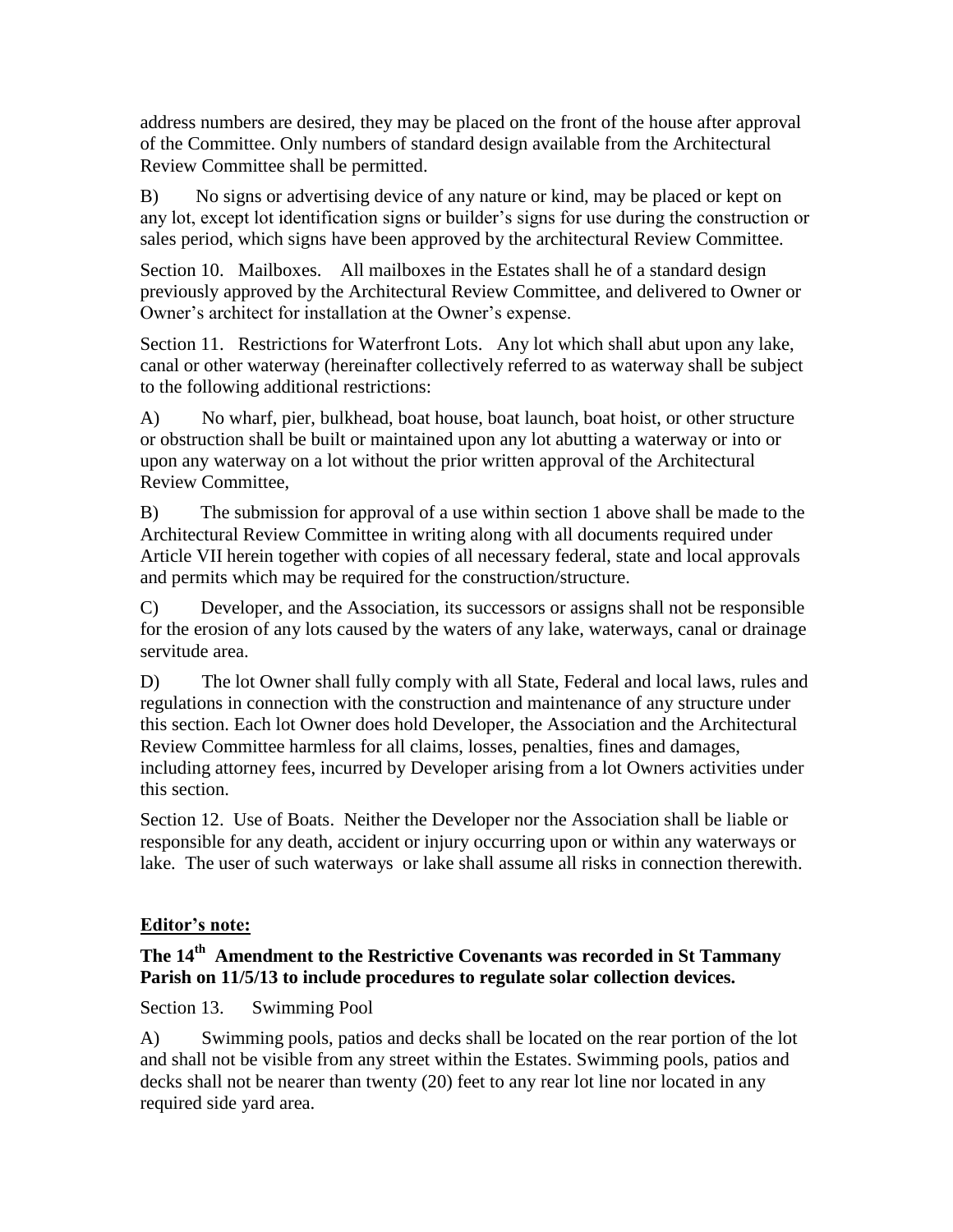B) Swimming pools, patios and decks shall he constructed in the ground and shall be at normal ground level.

C) A fence of a design approved by the Architectural Review Committee that complies with the ordinances and/or requirements of the Parish of St. Tammany shall completely enclose any swimming pool.

# **D) Solar Collecting Panels or Devices.**

**The Developer recognizes the benefits to be gained by permitting the use of solar energy as alternative source of electrical power for residential use. At the same time, the Developer desires to promote and preserve the attractive appearance of the Property and Improvements thereon, thereby protecting the value generally of the Property and various portions thereof Owners' respective investments therein. Therefore, subject to prior approval from the plans therefor by the Architectural Review Committee, solar collecting panels may be placed, constructed or maintained on any Lot within the Property so long as such solar collecting panels and devices are placed, constructed or maintained in such location(s) and with such means of screening or concealment at the Architectural Review Committee my reasonable deem appropriate to limit, to the extent possible, the visual impact of such solar collecting panels and devices when viewed from any street or from any other property (whether within or outside the Property). Notwithstanding any other provision of this Declaration to the contrary, the Developer (during the Class "B" Control Period) shall have the right, without consent or approval of any Owner or other Person, to amend this Section (which amendment may, without limitation, impose additional or different restrictions on solar collecting panels and devices) as the Developer or the Association (as applicable) deems appropriate after the effective date of this declaration**.

# **Editor's note:**

**Section 14 was added as part of the 10th amendment to the Restrictive Covenants and recorded in St. Tammany Parish on April 28, 2004.**

Section 14. Waste Collection.

**All trash, garbage and recyclables (collectively referred to hereinafter as "waste") shall be collected and removed by a single entity ("Waste Collector") selected by the Board of Directors of the Association. The Waste Collector shall be the sole and exclusive residential waste collection and removal contractor for all improved Lots and shall be engaged upon terms and conditions approved by the Board of Directors, subject to the right of the Board of Directors to periodically review said terms and conditions and, at its discretion, renew or terminate any such agreement and select a new collector. Each Lot owner shall be responsible for all payment of the charges imposed by the Waste Collector for the collection and removal of waste from their respective Lot(s), and said charges shall not be the responsibility of the Association. This Section shall not apply to the collection and removal of waste or building materials resulting from any construction or renovation of a dwelling.**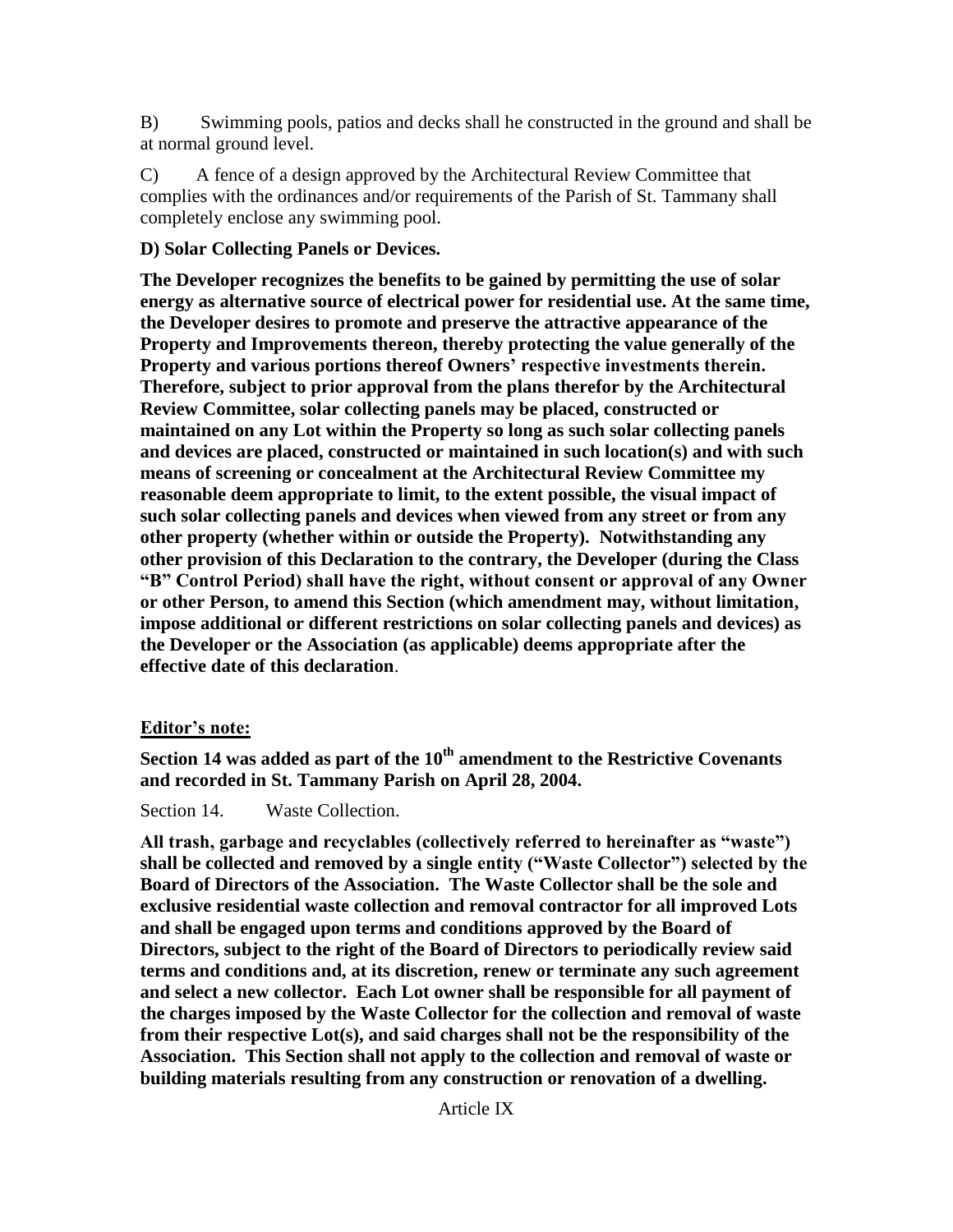#### Architectural Review

Section 1. Review Submittals. No building, fence, wall or other structure or additional landscaping (except all original construction, improvements and landscaping by Developer within the Estates and landscaping within any enclosed private areas) shall be erected, altered, repaired, planted or removed until the (i) building plans, (ii) building specifications, (iii) a plot plan showing the building location, elevation, drainage and lot grading of the lot, and (iv) the landscaping plan showing the location and type of trees, shrubs, plants and flowers to be used, shall have been furnished to and approved in writing by a majority vote of the Architectural Review Committee for compliance with this Act of Restrictions. Two (2) sets of such plans, specifications, and plot plans shall be submitted to the Committee. Upon review and approval by the Committee, one (1) set of plans shall be retained by the Committee and one (1) set shall be returned to the Owner. The Committee, before giving such approval, may require that changes be made to comply with such requirements as the Committee in its sole and absolute discretion may impose as to the architectural features of the said building or other structure, the type of building materials used or other features or characteristics thereof not e covered by any of the provisions of this instrument, including the location of the building or other structure with respect to topography end finished grade elevation.

Section 2. Architectural Review Committee Members, There is hereby created the Architectural Review Committee, which Committee shall he composed of three (3) natural persons of the full age of majority. The first members of the said Committee are the following:

- 1. Donald E Pate
- 2. Mark E. Johnson
- 3. Thomas K. Windinger

The majority of the Committee may designate a representative to act for it. In the event of death or resignation of any member of the Committee, the Board of Directors shall have full authority to designate a successor. Neither the members of the Committee nor its designated representative(s) shall be entitled to any compensation for services performed in connection herewith, except for licensed engineers, licensed architects and/or licensed landscape architects, The original members of the Committee and their successors appointed as aforesaid shell serve at the pleasure of the Board of Directors.

Section 3. Removal and Replacement. The Board of Directors shall have full authority to appoint and remove members of the Architectural Review Committee and to establish the terms of office and other rules and regulations relating to the Architectural Review Committee and its operations, including the right to establish fees based on the expenses of the review.

Section 4. No Liability. Neither the Architectural Review Committee nor any member or representative thereof shall be responsible for structural or other defects of any kind or nature in said plans or specifications or in the structure of improvements erected therewith.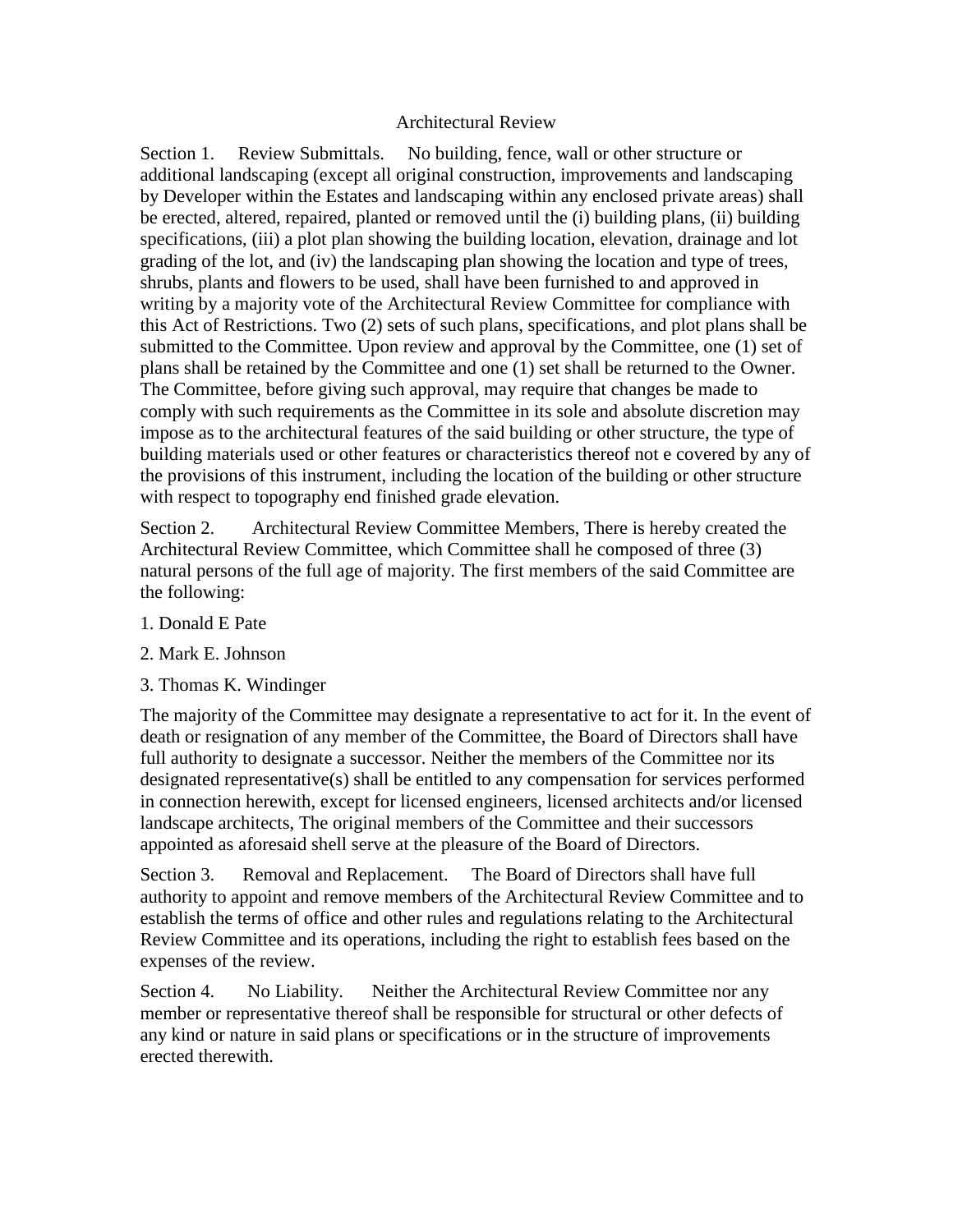**Editor's Note** 

## **The 14th Amendment to the Restrictive Covenants was recorded in St Tammany Parish on 11/5/13 to amend Article X, Miscellaneous, Section 1 to change the procedures to amend the Restrictive Covenants and Section 4 to dedicate the streets to the public, state , parish or municipal agency.**

#### Article X

#### Miscellaneous

Section 1. Duration - Amendment, The permanent servitudes and real rights and interests created herein, including the servitudes, privileges and restrictions of the act of dedication and restrictions herein shall, subject to the provisions herein, run in perpetuity with the land, and shall be binding upon the Owners hereof, their heirs, successors and assigns and shall inure to the benefit of and be enforceable by the Association, or by the Owner of any Lot subject to this Act of Dedication and Restrictions, their representative, legal representative, heir, successor and assign, for a period of twenty (20) years from the date of recordation of this Act, after which time the said servitudes, privileges and restrictions contained herein automatically extend for successive ten (10) year periods each, unless an instrument signed by the then Owners of a majority of the Lots **( a majority counted as one Owner per lot owned)** has been recorded agreeing to change said servitudes, privileges and restrictions in whole or in part, except as allowed in Article IV herein, **or as set forth herein below in subsection A or B**).. The terms and provisions of this Act of Dedication and Restrictions, or any of the servitudes, privileges or restrictions herein contained, may be amended or modified in whole or in part **by an Act of Amendment or Modification signed by a majority of then serving members of the Board of Directors of the Association or by the Developer and duly recorded with the Clerk of Court for St. Tammany Parish, Louisiana. The Act of Amendment or Modification** may be executed unilaterally by the Developer so long as the Developer continues to own Class B shares, or may **be executed by the Board of Directors only after compliance with the applicable provision set below:**

**A) If the Amendment or Modification deals with the acquisition, sale, transfer or dedication of any real property owned by the Association, such acquisition, sale, transfer or dedication shall be authorized and approved by the affirmative vote, in person or by authenticated proxy or authenticated ballot, of at least 51 percent (51%) of the Owners of Lots (one vote per Lot owned), existing and in Good Standing at the time of the vote, said vote to take place at a meeting specially called and noticed as provided under the By-Laws of the Association, for the purpose of discussing and voting on the issue of acquisition, sale, transfer, or dedication of property, as the case may be: or**

**B) If the Amendment or Modification deals with any matter covered and included within this Act of Dedication and Restrictions, other than the acquisition, sale, transfer, or dedication of any real property owned by the Association, then the Amendment and Modification shall be authorized and approved by the affirmative vote, in Person or by authenticated proxy or authenticated ballot, of at least a super majority (2/3) of the Owners of Lots (one vote per Lot owned), who are present and**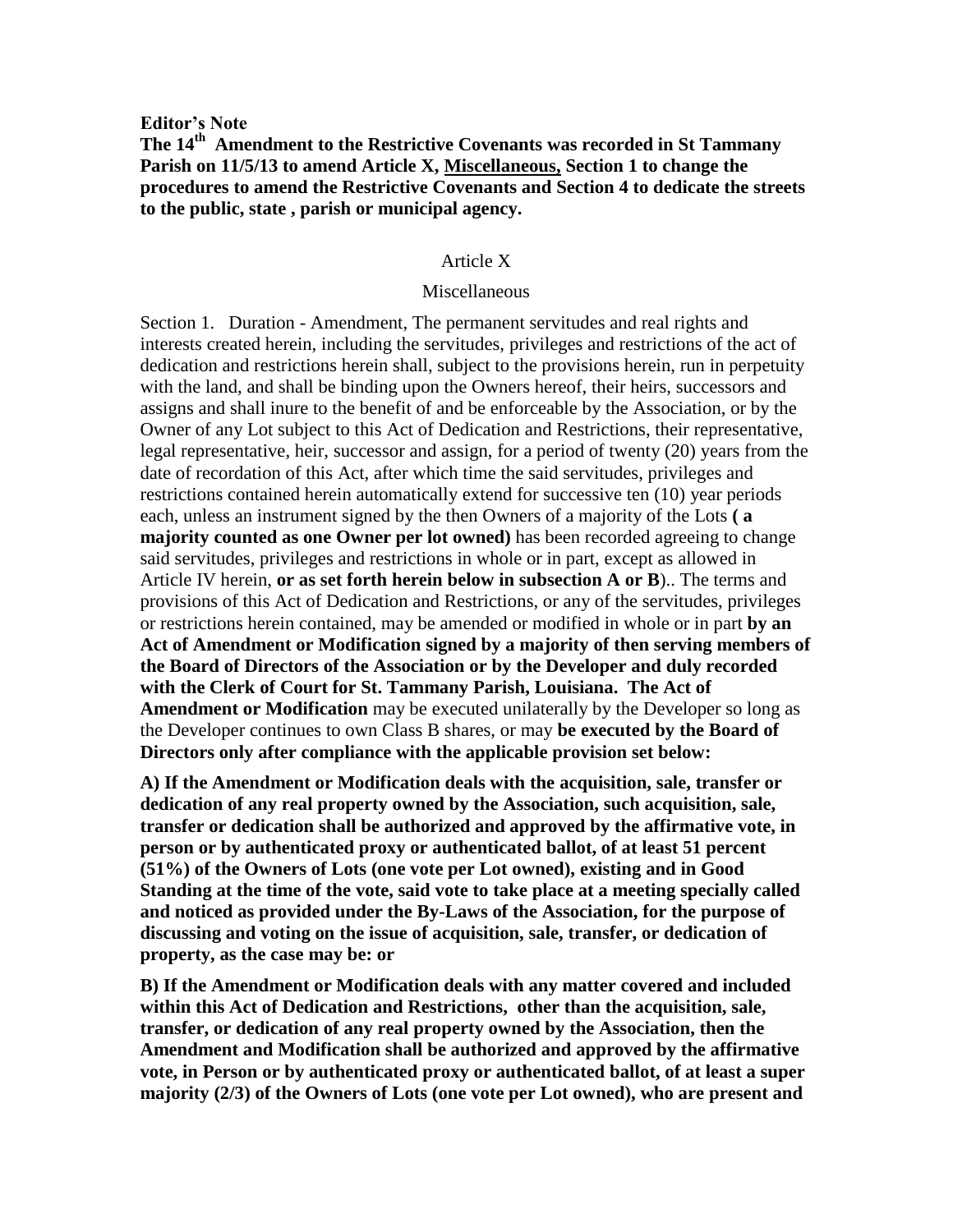**in Good Standing, at any meeting of the Association (general or special) called and held in accordance with the By-Laws of the Association, at which a quorum is present, so long as the proposed Amendment and Modification was expressly set forth in the notice of said meeting, as provided in the By-Laws.**

# **Section 2 was modified by the 12th amendment on 8/7/2006**

Section 2. Construction and Enforcement. The provisions hereof shall be liberally construed to effectuate the purpose of creating a uniform plan for the development and operation of the community of RIVER OAKS ESTATES. Enforcement of these servitudes, privileges and restrictions shall be by any legal proceeding against any person or persons violating or attempting to violate any servitude, privilege or restriction, either to restrain or enjoin violation or to recover damages, or both; and the failure or forbearance by the Association or the Owner of any Lot to enforce any servitude, privilege or restriction herein contained shall in no event be deemed a waiver of the right to do so thereafter. The provisions hereof may be enforced, without limitation, by the Association, by any Owner of any Lot which becomes subject to the provisions hereof. **The Association shall also be entitled to recover reasonable attorney's fees and costs incurred by it in connection with the enforcement of these servitudes, privileges and restrictions.**

 There shall be and there is hereby created and declared to be a conclusive presumption that any violation or breach or any attempted violation or breach of any of the within servitudes, privileges or restrictions cannot be adequately remedied exclusively by recovery of damages, but may be remedied only by injunctive relief.

**In addition to all other relief authorized herein, the Association is further authorized to levy and collect sanctions against Owners of Lots in the Estates for non compliance with the within servitudes, privileges or restrictions or regulations, including, but not limited to reasonable fines, penalties, and/or assessments of any costs which the Board of Directors of the Association in its sole discretion deems necessary and proper.**

Section 3. Notices. Any notice required to be sent to any Member or Owner under the provisions of this act of dedication shall be deemed to have been properly sent when mailed, by ordinary mail, postpaid, to the last known address of the person who appears as Member or Owner on the records of the Association at the time of such mailing.

Section 4. Dedication to Public Use. Nothing herein contained shall be construed as a dedication to public use or as an acceptance for maintenance of any Common Area or Community Facility by any public, state, parish or municipal agency, authority or utility and no public, state, parish or municipal agency, authority or utility shall have any responsibility or liability for the maintenance or operation of any said Common Areas or Community Facility. **However, the Association may dedicate the streets, rights of way or other specified Common Areas then belonging to the Association to a public, state, parish or municipal agency or entity only upon compliance with the provisions of Article X, Section I, subsection A) set forth hereinabove.**